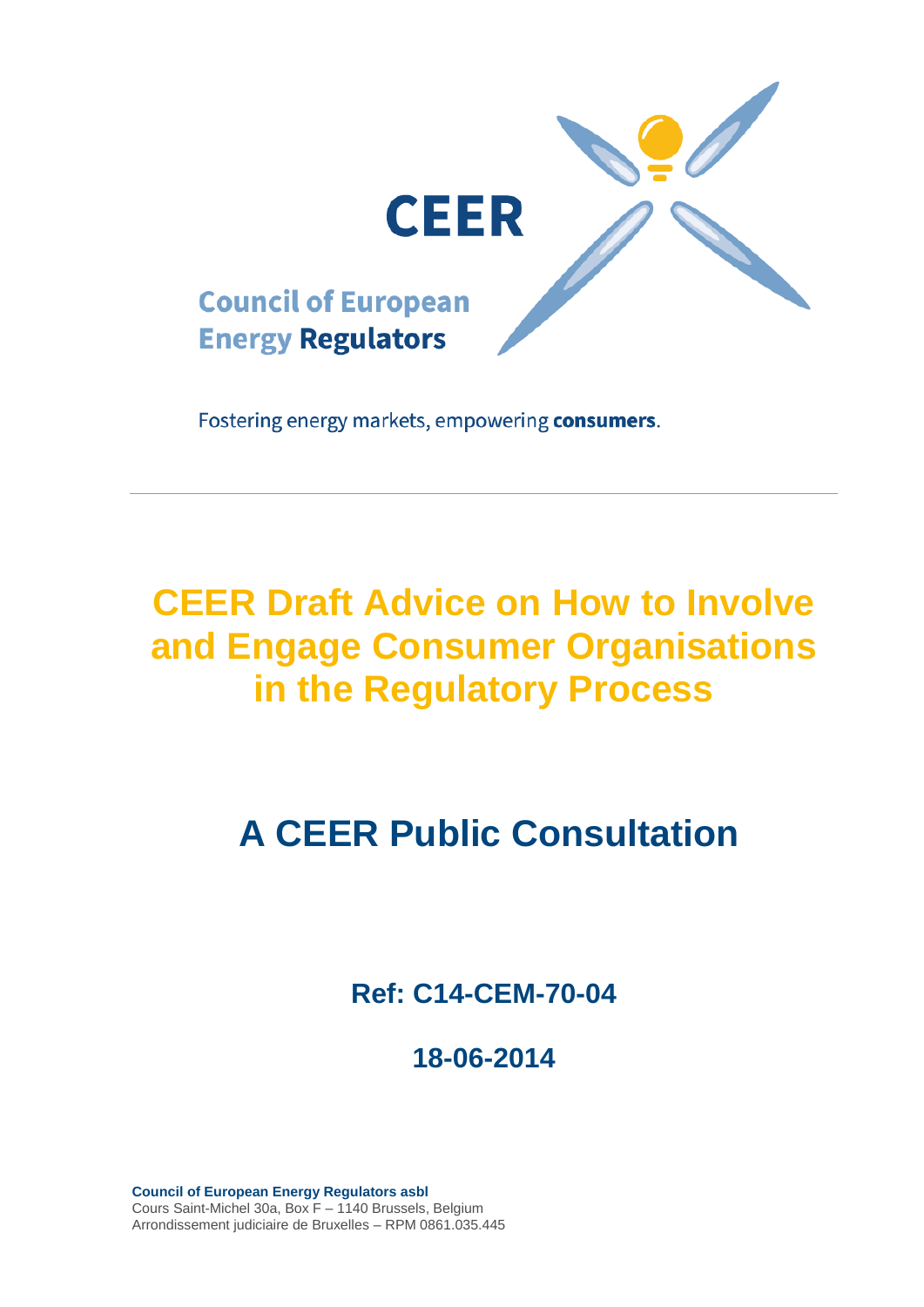

# **INFORMATION PAGE**

#### **Abstract**

This report (C14-CEM-70-04) examines how best to involve and engage consumer organisations in the regulatory process by drawing up a number of recommendations believed to enhance the collaboration between NRAs and consumer organisations to the benefit of both sides and, ultimately, the final consumer. By proposing concrete measures in the fields of information exchange, capacity building, policy development/design and implementation/enforcement of energy market rules and regulations, CEER concludes that a stronger relationship between NRAs and consumer organisations will likely enhance their institutional performance and thereby create more favourable market conditions as well as better empowerment and protection services for customers in the long run.

#### **Target Audience**

European Commission, energy suppliers, traders, gas/electricity customers, gas/electricity industry, consumer representative groups, network operators, Member States, academics and other interested parties.

#### **Keywords**

Retail markets; Consumer rights; Customer protection & empowerment; National regulatory authorities (NRAs);

If you have any queries relating to this consultation paper or the online consultation, please contact:

CEER Secretariat Tel. +32 (0) 2788 73 30 Email: [brussels@ceer.eu](mailto:brussels@ceer.eu)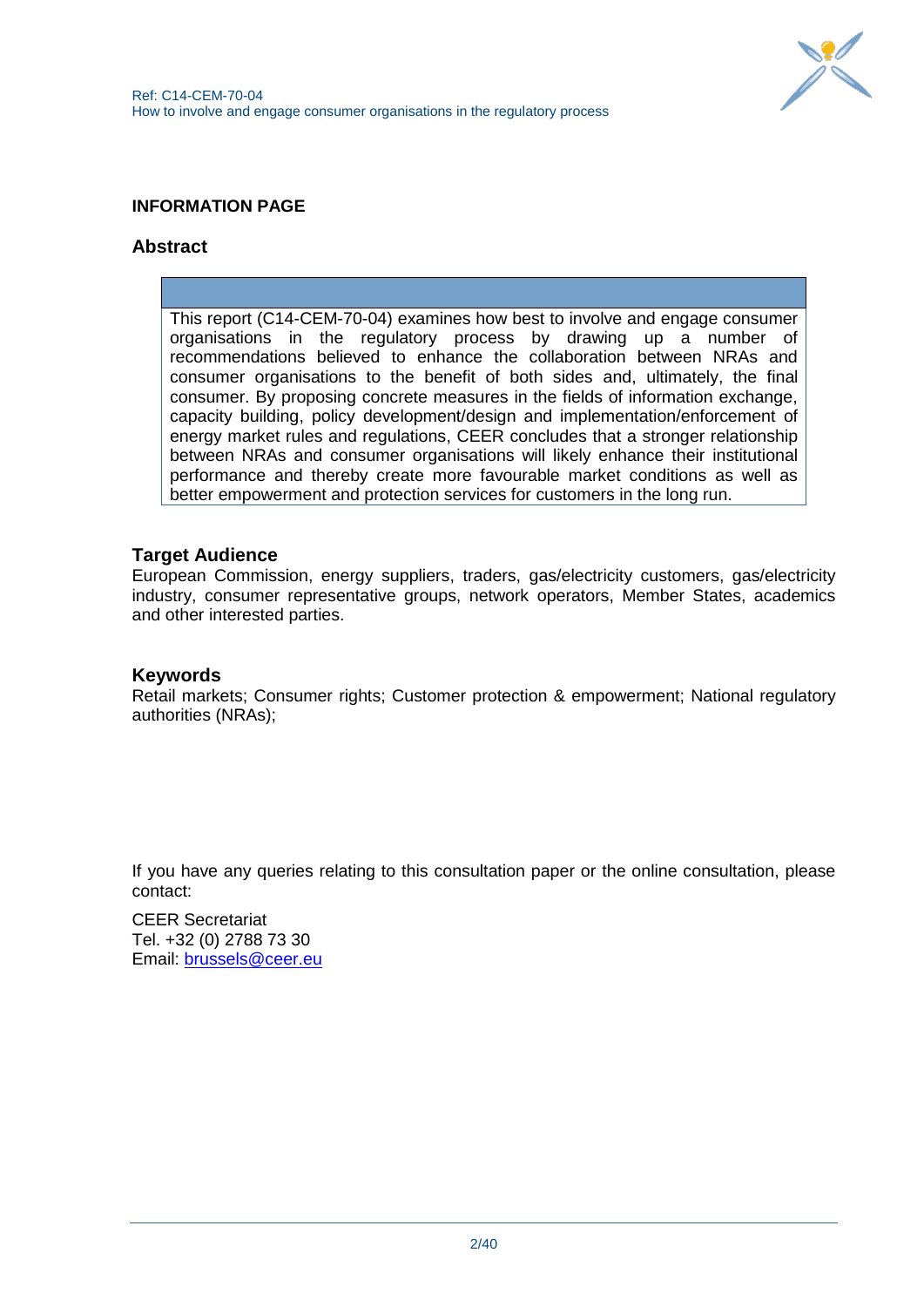

# **Related Documents**

CEER documents

- ["GGP on Customer Complaint Handling, Reporting and Classification",](http://www.ceer.eu/portal/page/portal/EER_HOME/EER_PUBLICATIONS/CEER_PAPERS/Customers/Tab1/E10-CEM-33-05_GGP-ComplaintHandling_10-Jun-2010.pdf) CEER [June 2010], Ref. E10-CEM-33-05
- ["Benchmarking Report on the roles and responsibilities of NRAs in customer](http://www.energy-regulators.eu/portal/page/portal/EER_HOME/EER_PUBLICATIONS/CEER_PAPERS/Customers/Tab2/C11-CEM-46-03_BR-Roles-Resp-NRAs_11-Oct-2011.pdf)  [empowerment and protection as of 1January 2011"](http://www.energy-regulators.eu/portal/page/portal/EER_HOME/EER_PUBLICATIONS/CEER_PAPERS/Customers/Tab2/C11-CEM-46-03_BR-Roles-Resp-NRAs_11-Oct-2011.pdf), CEER [October 2011], Ref. C11-CEM-46-03
- "[A 2020 Vision for Europe"s energy customers -](http://www.ceer.eu/portal/page/portal/EER_HOME/EER_PUBLICATIONS/CEER_PAPERS/Customers/Tab3/CEER-BEUC%202020%20VISION-joint%20statement_Long_v121213.pdf) Joint Statement", CEER and BEUC [November 2012, updated December 2013]
- ["CEER Status Review on the involvement of consumer organisations in the](http://www.ceer.eu/portal/page/portal/EER_HOME/EER_PUBLICATIONS/CEER_PAPERS/Customers/2013/C13-CEM-65-03_SR%20on%20involvement%20of%20consumer%20organisations%20in%20the%20regulatory%20process.pdf)  [regulatory process as of 1st January 2013"](http://www.ceer.eu/portal/page/portal/EER_HOME/EER_PUBLICATIONS/CEER_PAPERS/Customers/2013/C13-CEM-65-03_SR%20on%20involvement%20of%20consumer%20organisations%20in%20the%20regulatory%20process.pdf), CEER [October 2013], Ref. C13-CEM-65-03
- ["Final CEER 2014 Work Programme"](http://www.ceer.eu/portal/page/portal/EER_HOME/EER_PUBLICATIONS/Work_Programmes/2012/C13-WPDC-23-05_public%20WP%202014_24-Sep-2013_updated.pdf), CEER [January 2014], Ref. C13-WPDC-23-05
- "CEER Workshop Agenda on how to make consumer organisations' involvement in [the regulatory process most effective",](http://www.ceer.eu/portal/page/portal/EER_HOME/EER_WORKSHOP/CEER-ERGEG%20EVENTS/CUSTOMERS/WS_on_involvement_of_consumer_organisations/Information/C13-CEM-67-04_Agenda_v6.pdf) CEER [February 2014], Ref. C13-CEM-67-04

Other documents

- ["EU Consumers" 2020 vision"](http://www.beuc.eu/publications/2012-00316-01-e.pdf), BEUC [May 2012]
- ["Conclusions of the 6th Meeting of the Citizens" Energy Forum",](http://ec.europa.eu/energy/gas_electricity/forum_citizen_energy_en.htm) European Commission [December 2013]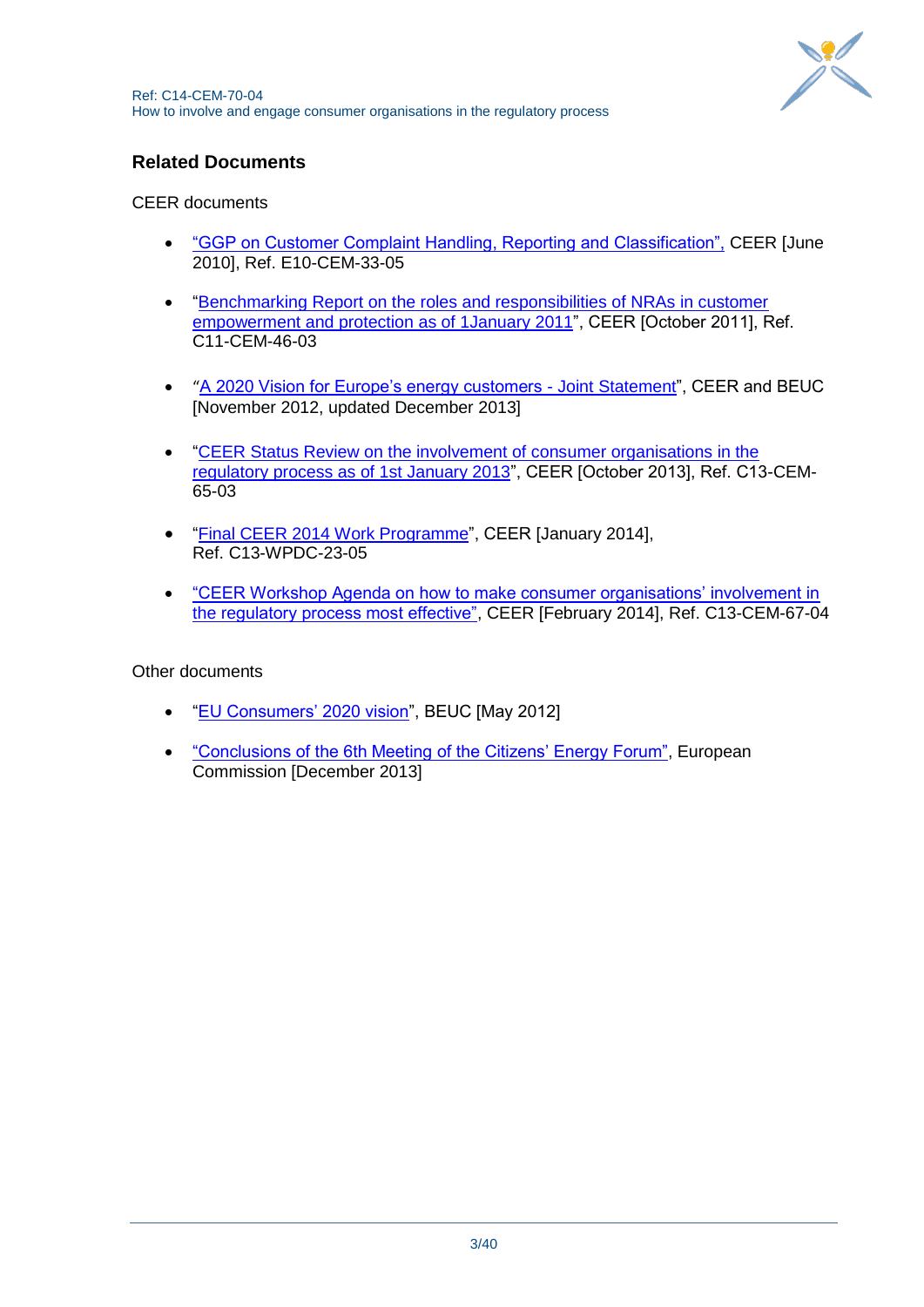

# **Table of Contents**

| 3 <sup>1</sup> |  |
|----------------|--|
|                |  |
| 5              |  |
|                |  |
|                |  |
|                |  |
|                |  |
|                |  |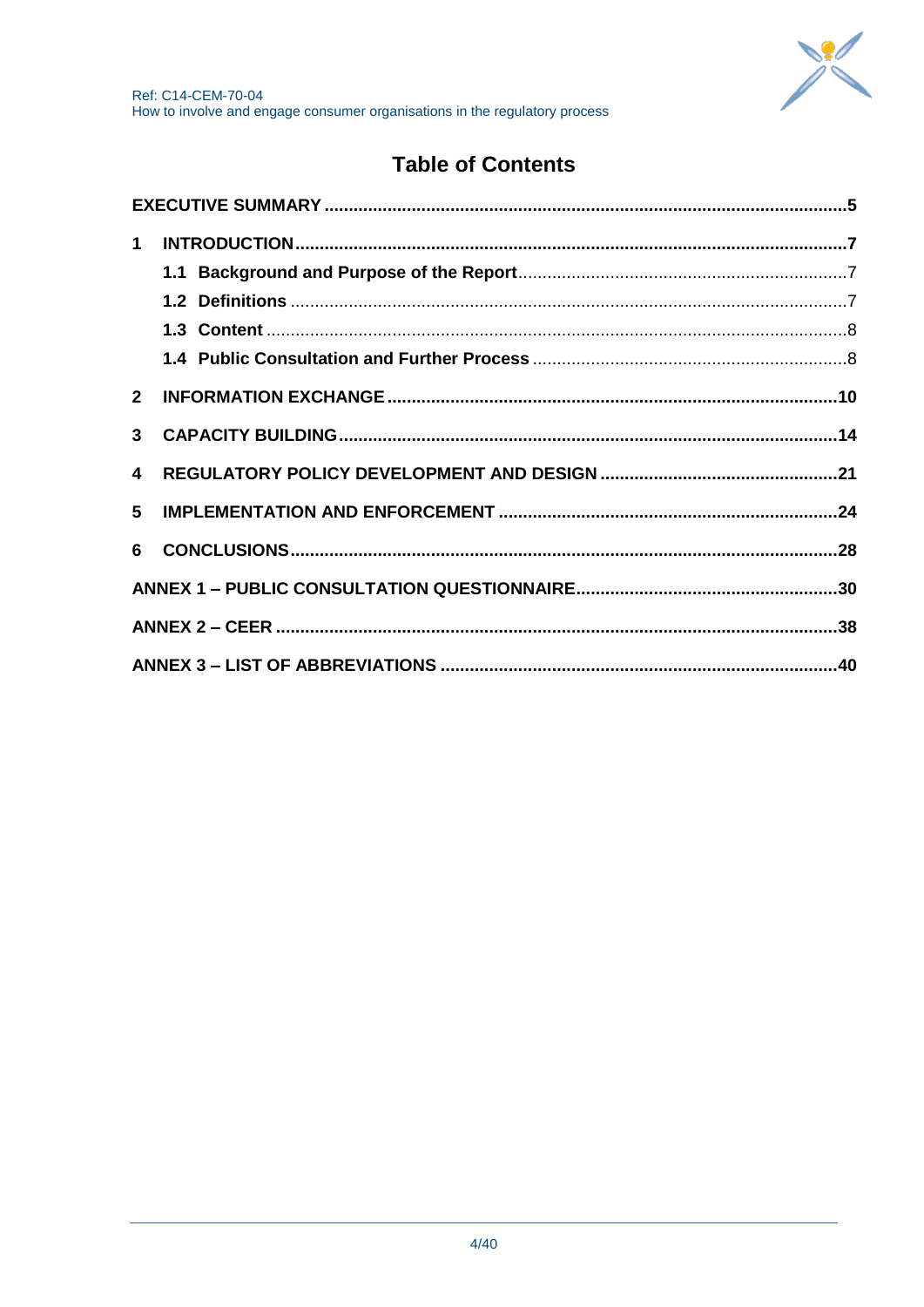

# <span id="page-4-0"></span>**EXECUTIVE SUMMARY**

This CEER Draft Advice presents a number of recommendations on how to best involve and engage consumer organisations in the regulatory process. The views expressed in this paper are solely those of the Council of European Energy Regulators.

CEER started examining the relationship between National Regulatory Authorities (NRAs) and consumer organisations for the first time in 2013 and came to the conclusion that this relationship deserves a higher degree of attention given the potential synergies that exist between these two parties. The recommendations presented in this paper were developed with a view to offering a perspective on how these synergies can be successfully exploited to the benefit of both sides and the final consumer respecting the different mandates, roles and responsibilities of each party.

In overseeing energy markets and promoting the best interests of society, regulators are called upon to consult a wide range of stakeholders and to balance sometimes difficult perspectives. The regulatory process involves a broad spectrum of actors and interests, with often technical questions and corresponding policy measures. Regulators see consumers and their representative organisations as a central part of their decision and policy making responsibilities. We hope that this advice will serve to reinforce forms of cooperation and dialogue between energy regulators and consumer organisations and to lend a voice to consumers in these often complex areas.

The term "consumer organisation" is used in a generic sense in this report. Given the multitude of different arrangements in the Member States, it does not refer to a specific category of consumer organisation. It rather applies to those organisations which NRAs chose or are obliged to cooperate with in the specific national contexts. The term "consumer organisation" in this report does not include public ombudsmen and government agencies dealing with consumer protection.

This CEER Advice paper is structured around four thematic areas, each of which consists of a number of specific recommendations. The four thematic areas are:

- Information Exchange
- Capacity Building
- Policy Development and Design and
- Implementation and Enforcement

As far as *information exchange* is concerned, CEER calls for a strong commitment to exchange clear, simple and easy to understand information, i.e. avoiding complex language and exaggerated levels of technical detail. Information should also be made more accessible by NRAs through proactive notifications of major decisions/publications. In the spirit of collaboration, the NRA should encourage consumer organisations to act likewise. Shared information could furthermore and as a general rule, be accompanied by summary notes explaining core elements of these documents and expected effects on consumers. While informal collaboration between NRAs and consumer organisations is already quite effective, CEER recommends further improvements of communication channels by identifying contact persons in relevant areas of expertise. In addition, the report suggests that NRAs and consumer organisations should establish a clear framework for information sharing by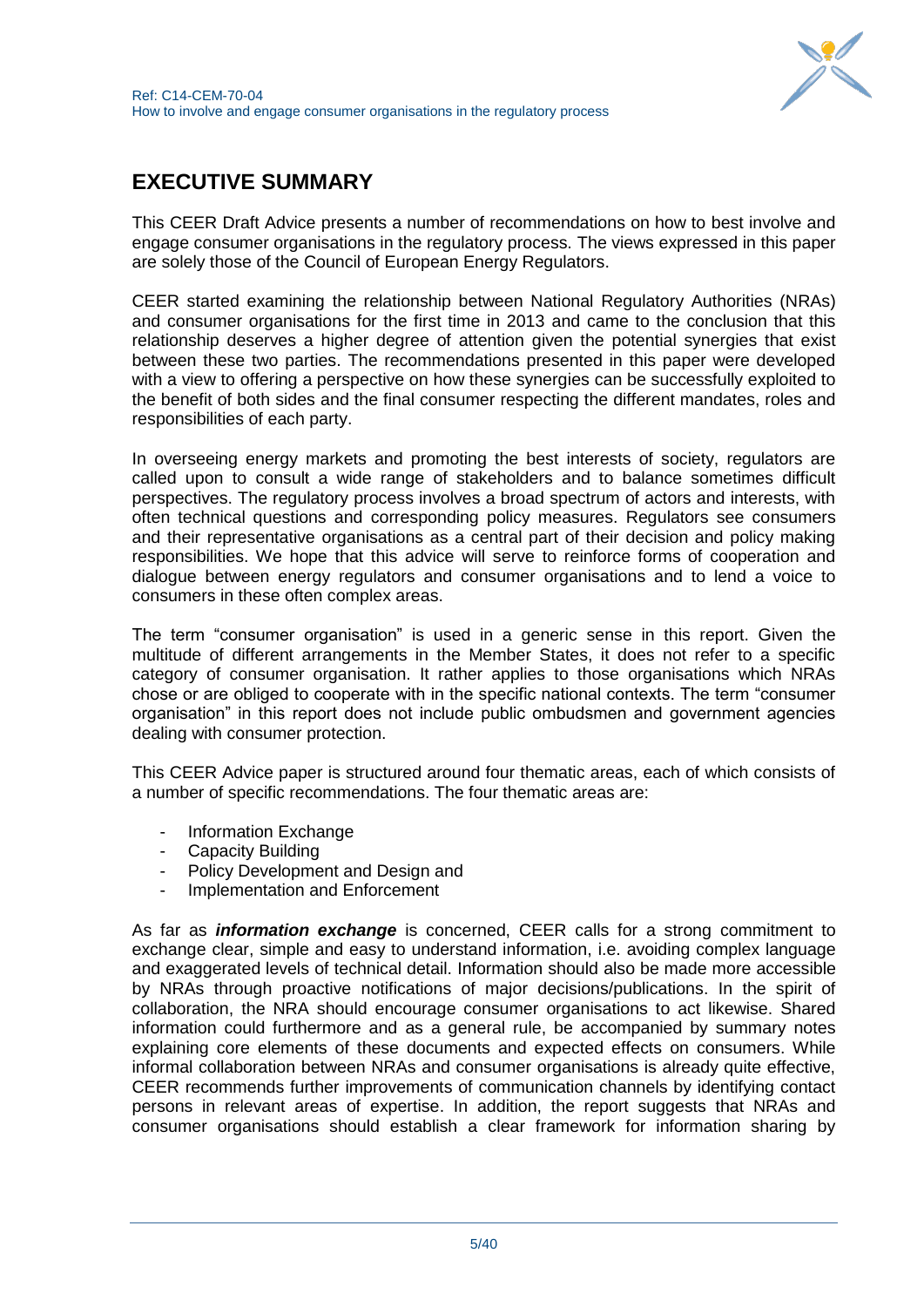

specifying how and which data could be exchanged between the parties. This commitment may be reviewed/updated regularly.

In the area of *capacity building*, CEER recommends using dedicated capacity building measures as a tool to strengthen the knowledge base and performance of NRAs and consumer organisations. The term "capacity building" is, thus, used to cover the different activities that contribute to the build-up of knowledge within NRAs and consumer organisations e.g. through trainings, workshops, e-learning facilities and other forms. Given that both sides possess expertise of significant value to each other, capacity building should ideally be reciprocal. Bearing in mind that resources on both sides are limited, CEER suggests capacity building should be provided to consumer organisations free of charge as a matter of principle (i.e. without tuition or other extra fees) whenever possible. At the same time, NRAs should encourage consumer organisations to do the same. If expenses are involved, donors could be considered or significant other incentives could be offered to the beneficiaries to add value (e.g. course certificates, etc.). Any best practices from other sectors should be considered in addition to these suggestions made by CEER.

As far as collaboration in the field of *policy development and design* is concerned, experience shows that this is a relatively new and not yet well-explored field of cooperation. As a first step, CEER proposes that NRAs provide an overview of envisaged future regulatory framework developments and encourage consumer bodies to take part in this process. This is believed to set the appropriate ground for identifying key areas of collaboration. CEER further advocates that public consultations at national level should play a central role in the regulatory policy development process with a view to allowing all interested stakeholders to take part in this process. Where appropriate, consumer bodies" input may already be called upon in the early preparation phase of such consultation processes. CEER further believes a high level of end-to-end transparency throughout the policy development process is needed in order for all involved parties to understand how their input was taken up and to create wider acceptance of the policy measures adopted.

In terms of *implementing and enforcing* energy market rules and regulations, CEER encourages closer collaboration with consumer organisations in a variety of fields. It is suggested interalia that consumer organisations (and other market participants) could support regulators in detecting potentially non-compliant behaviour in the market and thereby help provide stronger evidence for enforcement cases. At the same time, involving consumer organisations and other market participants in this process, where appropriate, is believed to create more legitimacy and acceptance of NRAs" enforcement decisions. The report further proposes that NRAs and consumer organisations use appropriate means for reporting on regulatory decisions in order to enhance accountability of regulators. NRAs also encourage consumer organisations to be their partners when it comes to the application of "nonconventional" regulation measures such as e.g. reputational regulation, benchmarking or appealing to moral authority.

In terms of the four key principles raised in CEER's 2020 customer vision - reliability, affordability, simplicity and empowerment/protection - the recommendations made in the report are believed to have an impact on all of these dimensions.

In sum, the recommendations made in this report lead to the overall conclusion that an effective involvement of consumer organisations in the regulatory process has a high potential to deliver stronger results in favour of market functioning, customer empowerment and protection.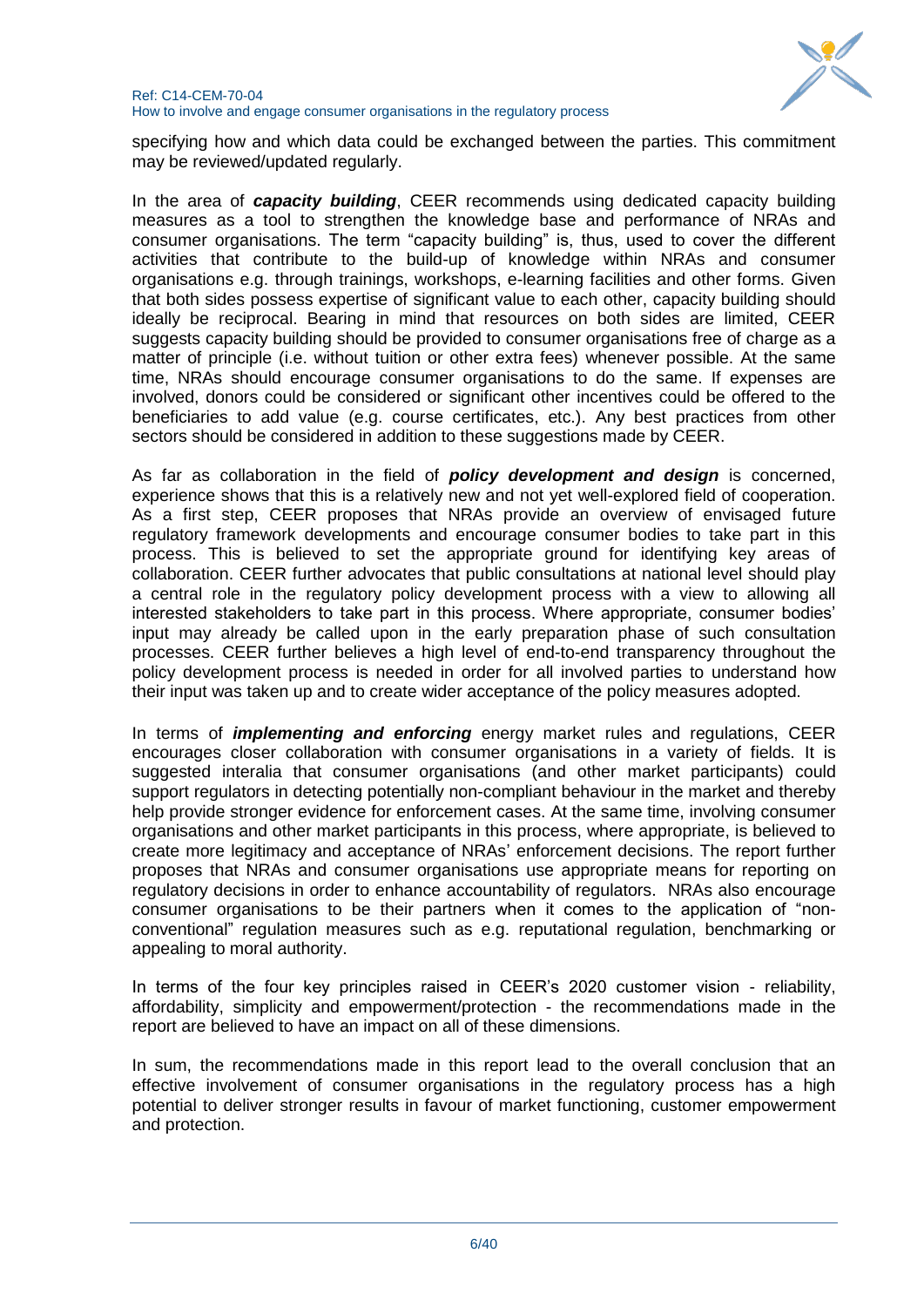

# <span id="page-6-1"></span><span id="page-6-0"></span>**1 Introduction**

# **1.1Background and Purpose of the Report**

In 2013, CEER<sup>1</sup> published a Status Review on the involvement of consumer organisations in the regulatory process. This paper, published on  $30<sup>th</sup>$  October 2013, provided thorough insight into the working relations between NRAs and consumer organisations. The overall aim of this review was to investigate if, how and on which particular issues NRAs and consumer organisations collaborate.

Based on the findings of the 2013 Status Review, CEER met with stakeholders on 20 February 2014 in a public workshop in order to explore how the relationship between NRAs and consumer organisations can be made more effective. The input received during this interactive workshop was used to develop a number of concrete recommendations with a view to an enhanced involvement of consumer organisations in the regulatory process.

The recommendations made in this CEER Draft Advice paper aim at providing an impulse to NRAs and consumer organisations to effectively exploit their synergies. Overall, the suggested proposals are believed to have a significant impact on the quality of work produced by both sides, thus, allowing for more effective institutions and better results in relation to consumer protection and empowerment.

CEER"s dedication to this area of work was also confirmed in the conclusions of the last Citizen"s Energy Forum in London: "*The Forum welcomes forthcoming advice from regulators (CEER) on ways to involve and engage consumer representatives in the regulatory process at the national level and invites regulators to prepare a discussion on these issues for the next Forum*".

In accordance with these conclusions, CEER is looking forward to present its findings at the London Forum 2014.

# **1.2 Definitions**

# <span id="page-6-2"></span>Customer/Consumer

In this report, the terms "customer" and "consumer" is used interchangeably. Customer/consumer refers to household customers or small businesses. Large energy endusers are not considered as customers/consumers for the purposes of this paper.

# Consumer Organisation

-

The term "consumer organisation" is used in a generic sense in this report. Given the multitude of different arrangements in the Member States, it does not refer to a specific category of consumer organisation. It rather applies to those organisations which NRAs chose or are obliged to cooperate with in the specific national contexts. The term "consumer organisation" in this report does not include public ombudsmen and government agencies dealing with consumer protection.

 $<sup>1</sup>$  In collaboration with the European Consumers' Organisation BEUC; the analysis was based on responses</sup> gathered from both NRAs and BEUC members.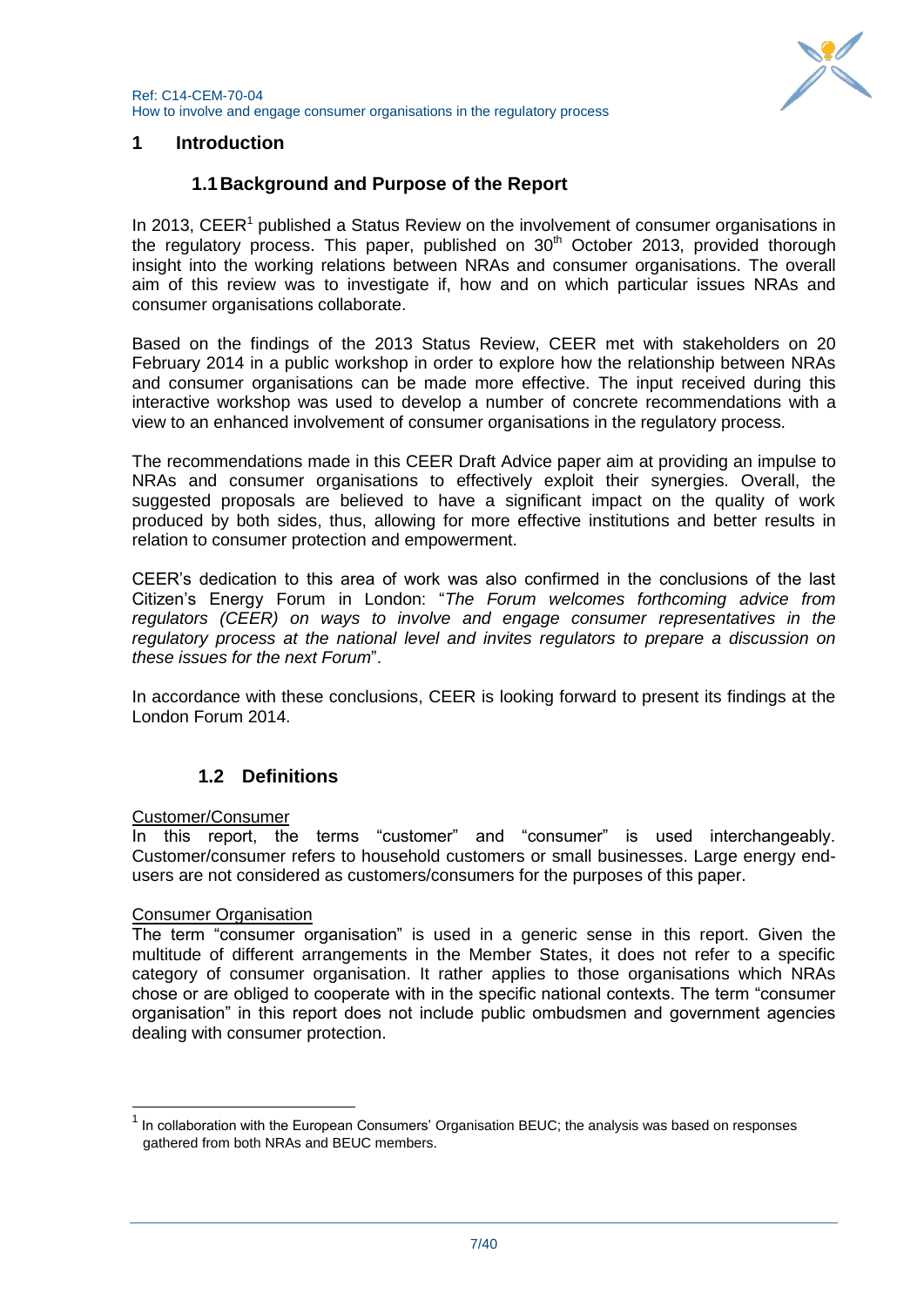

#### Ref: C14-CEM-70-04 How to involve and engage consumer organisations in the regulatory process

This definition was slightly adapted as compared to the definition used in the 2013 Status Review given that the recommendations made in this paper do not all directly apply to public ombudsmen and government agencies. These bodies often carry out energy specific work in contrast to the consumer organisations targeted in this paper which deal with consumers from a large variety of sectors at the same time. Public bodies are therefore considered to be different in nature and to have different relations with NRAs than general consumer organisations. These relations are, however, not subject to analysis in this report.

#### Capacity building

The term "capacity building" is used to cover the different activities that contribute to the build-up of knowledge within either the NRA and/or the consumer organisation. Capacity building activities can take various forms and can be delivered through e.g. training, workshops, e-learning facilities and other suitable forms.

# <span id="page-7-0"></span>**1.3 Content**

This CEER Advice paper is structured around the following four thematic areas:

- Information Exchange
- Capacity Building
- Policy Development and Design
- Implementation and Enforcement

These are considered to cover the key areas in which synergies between NRAs and consumer organisations exist.

In terms of information exchange, the report recommends ways in which information exchange can be made more efficient and which tools can help to step it up.

The section on capacity building points to the value of knowledge that both sides possess and suggests ways of achieving effective information sharing and knowledge transfer between NRAs and consumer organisations.

As to the chapter on regulatory policy development and design, recommendations are given on how NRAs and consumer organisations can work together in more strategic areas, including at early stages when policy is developed and designed.

Finally, the paper proposes a number of ways in which regulations can be more successfully implemented and enforced if NRAs and consumer organisations collaborate.

# <span id="page-7-1"></span>**1.4 Public Consultation and Further Process**

This CEER Advice paper is open for public consultation from 18 June to **8 August 2014**. CEER invites all interested stakeholders to participate in this consultation process and to provide their views on the content of this report.

The public consultation will be conducted via an online questionnaire to be found on the CEER website (please, click [here\)](http://www.ceer.eu/portal/page/portal/EER_HOME/EER_CONSULT/OPEN%20PUBLIC%20CONSULTATIONS/PC_Involvement/Tab).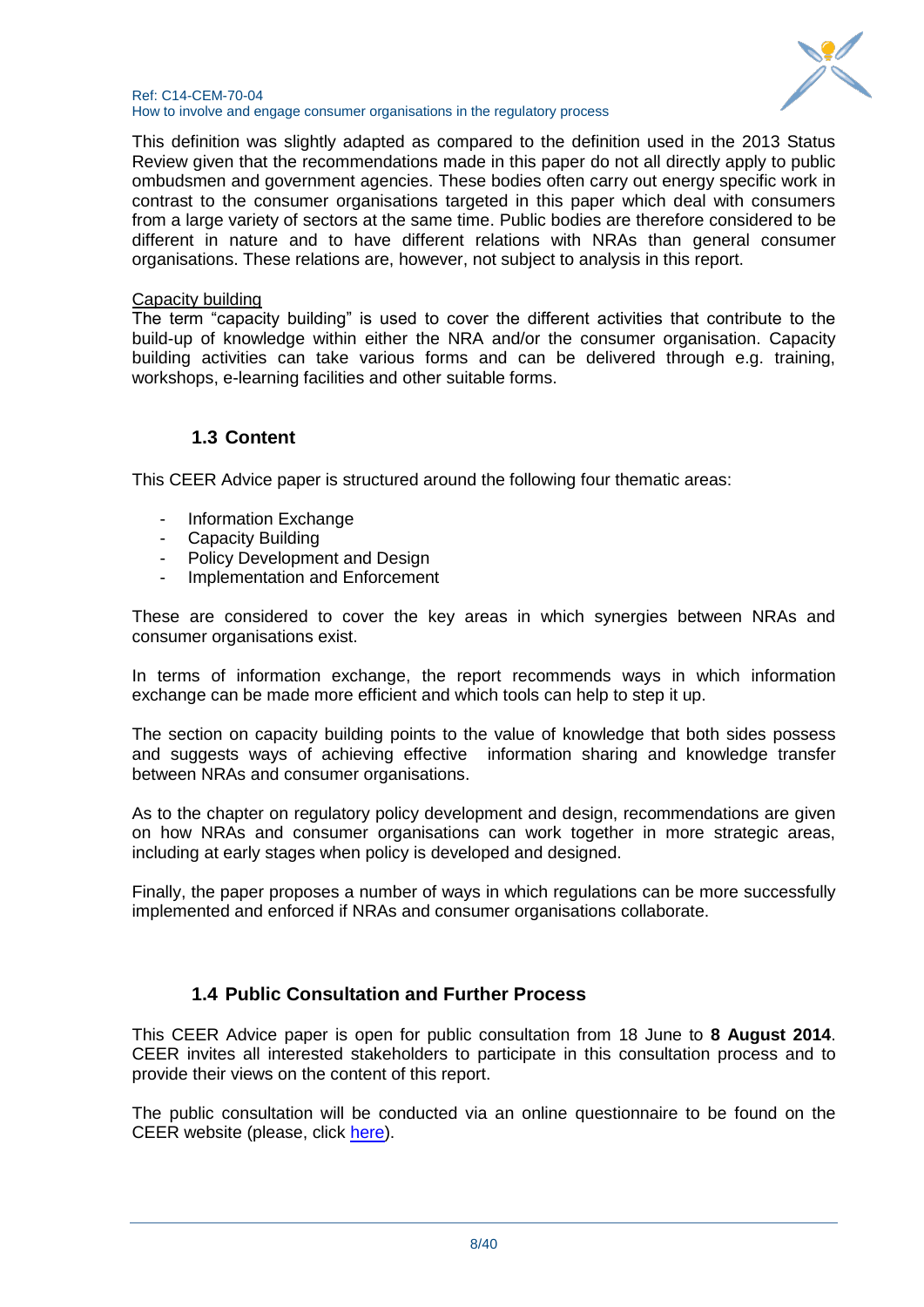

The answers received from stakeholders will be published<sup>2</sup> and evaluated in a transparent manner in the annex of the final report.

CEER expects publication of the final report by end 2014. A snapshot of the key results will be presented at the London Forum 2014.

 2 Unless stakeholders explicitly state that their contribution should remain confidential.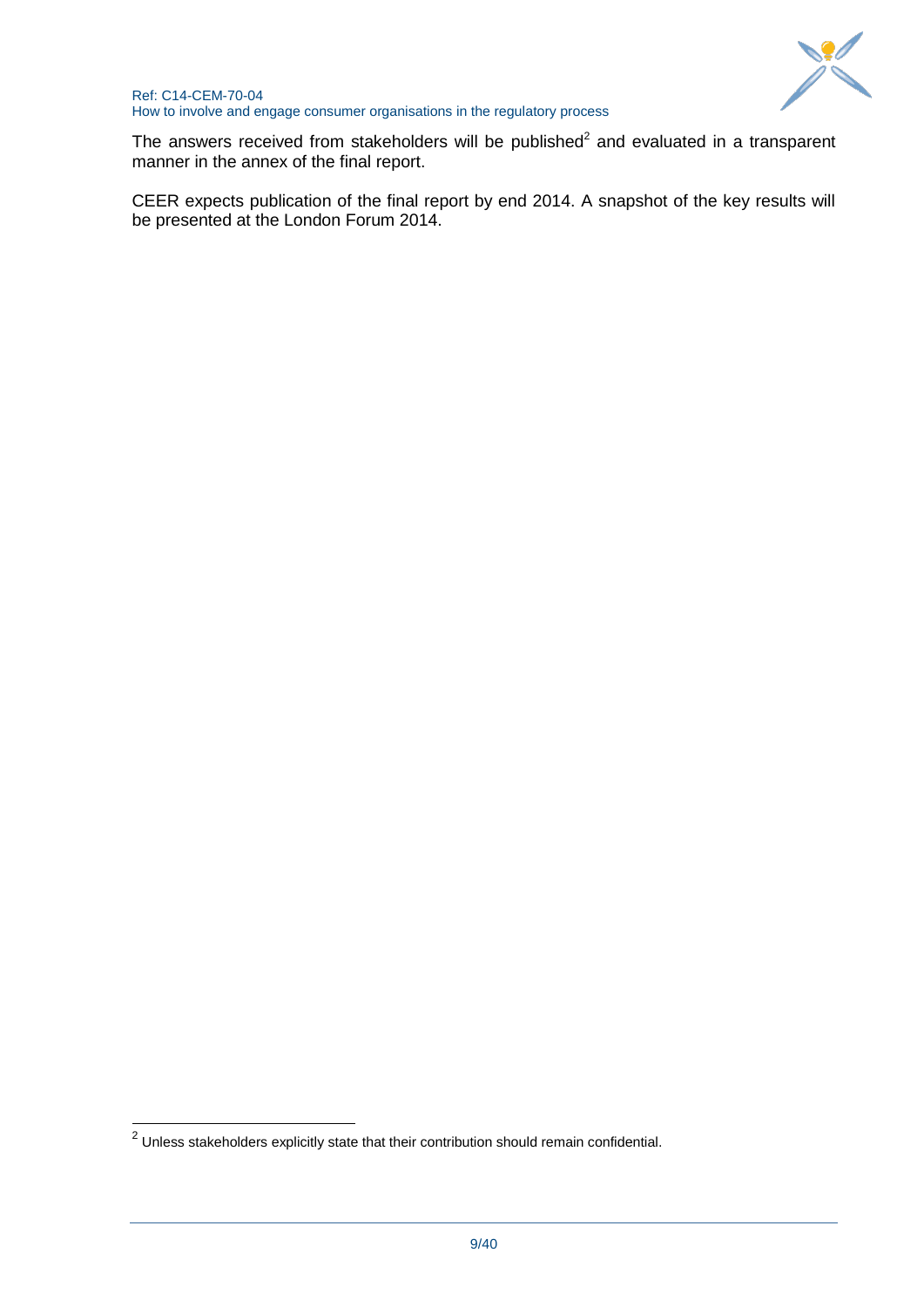

# <span id="page-9-0"></span>**2 Information Exchange**

# **Simplicity of Data**

The parties involved in an information exchange process will only gain value from such a process if they clearly understand the content of the messages being conveyed to them. Effective communication therefore requires the skill of getting specific messages across in such a way that they will be understood by the respective counterpart. Hence, clarity of the content exchanged is a basic principle of effective communication. Accordingly, the parties involved should always aim at formulating their messages to each other clearly and understandably.

The communication between NRAs and consumer organisations must be in line with these basic principles in order to ensure that both sides benefit from the process. Clarity in the communication between NRAs and consumer organisations is particularly important given the differing nature and approach to their work. While NRAs perform highly specialised tasks that often require a significant level of technical expertise, consumer organisations have broader knowledge of consumer related problems and requirements, often across many sectors.

In order to achieve effective exchange of information between NRAs and consumer organisations, the reduction of complexity in the material exchanged should be a clear goal. This means information should be adapted according to the targeted recipient and transformed into clear and comprehensible formats. In this spirit, technical information from NRAs must be simplified and brought to a level that is understandable for consumer organisations. NRAs should also encourage consumer organisations to transform their broad knowledge base into concise and focused messages. While this should be a general principle in the communication between NRAs and consumer organisations, it does not mean that all information has to necessarily be treated in this way. The goal must be to identify key areas in which it makes sense to adapt content to a reduced level of complexity for the sake of common benefit. That is to say that information of extreme complexity might not always be useful to be exchanged with the other side and this should be kept in mind.

Data and information shared by NRAs with consumer organisations should thus be clear, simple and easy to understand and – where appropriate - in a standardised format, such as is the case for complaint data<sup>3</sup>, so as to create value added in the cooperation between these two parties.

#### Recommendation 1 – Simplicity of Information (Information Exchange)

Information shared between NRAs and consumer organisations should be clear, simple and easy to understand. Technical data from NRAs should therefore be brought to an understandable level. NRAs should encourage consumer bodies to act likewise in relation to NRAs.

# **Question for Public Consultation:**

1

*Do you agree that there is a need to simplify the data exchanged between NRAs and consumer organisations in order to enhance added value to their relationship?* 

<sup>&</sup>lt;sup>3</sup> GGP on Customer Complaint Handling, Reporting and Classification, CEER [June 2010], Ref. E10-CEM-33-05.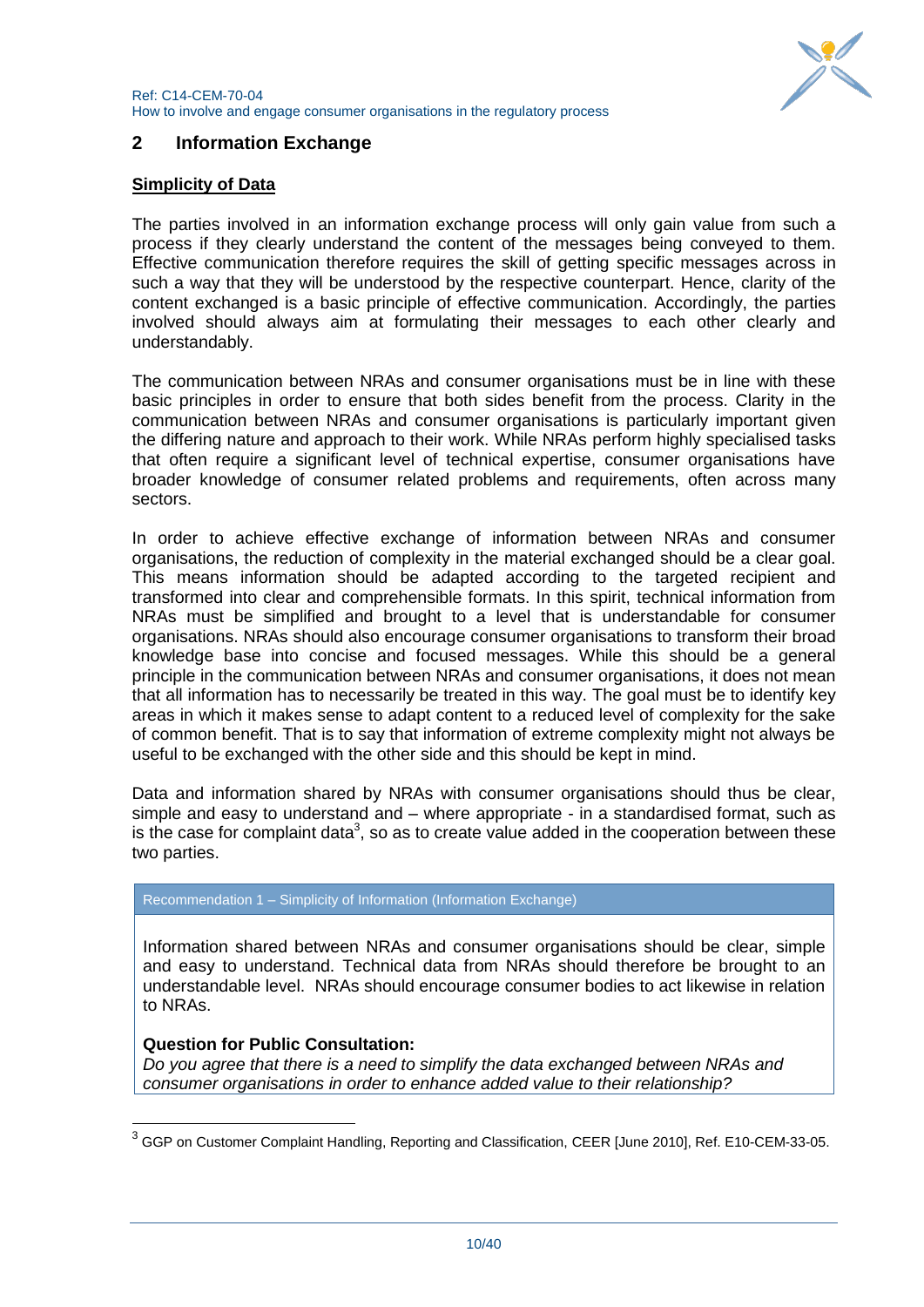

- *Yes* - *No*

- *If no, why not? (Comment Box)*

# **Visibility of Information**

A precondition for successful information exchange is easy access to relevant material. To facilitate the search for data by interested parties, information must be made visible and easy to find. The following proposals represent basic solutions, but many additional ways of making information more visible can be envisaged.

An organisation"s annual report is a useful tool to disseminate and visualise comprehensive information. As such a report allows depicting the full scale of organisational activities, it represents an important and up-to date source of information for stakeholders. NRAs should therefore make sure to share their annual reports actively with consumer organisations, so as to provide information on key issues, upcoming challenges and progress made on current activities. NRAs should encourage consumer organisations to do likewise.

Where appropriate, visibility should also be ensured in relation to ongoing activities (in addition to sharing information once a year through the annual report). In order to achieve higher visibility of e.g. important publications and regulatory decisions, these should be prominently advertised on the NRA"s website but also communicated to consumer organisations at an early stage either through newsletters or by simply informing them. A powerful tool in this context is believed to be the provision of concise explanatory notes/fact sheets accompanying the main decisions/publications in order to attract the attention of stakeholders and make the work more visible to them. As a rule, the explanatory documents could contain a mandatory section on the actual impact and relevance of the publication for consumers (e.g. a consumer impact assessment where appropriate).

#### Recommendation 2 – Visibility of Information (Information Exchange)

NRAs should ensure a high level of visibility in relation to their activities. This should be achieved by pro-actively delivering timely notifications about major decisions/publications and by supporting these documents with summary notes explaining core elements and effects on consumers. NRAs should encourage consumer bodies to act likewise in relation to NRAs.

# **Question for Public Consultation:**

*Do you agree that major decisions and publications should be made more visible through notifications and explanatory notes summarising the core elements and impacts on consumers?* 

- *Fully agree*
- *Partially agree, I'd like to propose additional/different measures to create visibility* - *Comment Box*
- *No*
	- *If no, why not? (Comment Box)*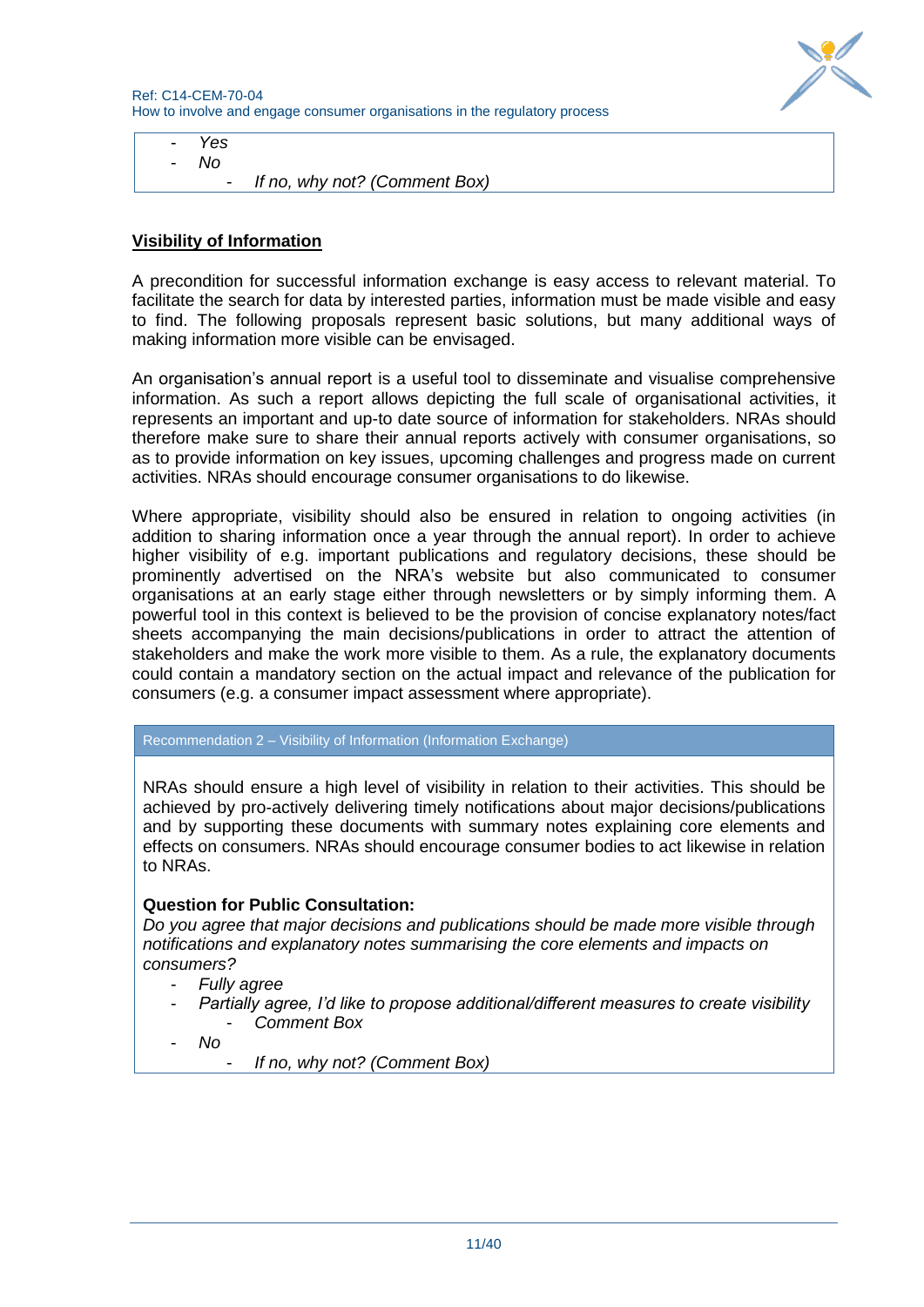

#### **Improved Communication Channels**

Although NRAs and consumer organisations already have close ties in many countries, they can improve exchange of information between them by establishing enhanced communication routines.

Communication channels can be significantly optimised by identifying specific contact persons in relevant fields of interest on both sides. This will facilitate the way NRAs and consumer organisations can approach each other and will save time by enabling direct and targeted exchanges. While this type of transparency is not only considered important for addressing formal requests to the right person, it can also help strengthen informal ties between regulators and consumer organisations. As shown by results in the 2013 CEER Status Review, NRAs and consumer organisations largely collaborate on an informal basis. Therefore, a positive impact on the informal relationship between the parties is important. One significant positive effect in this respect is the possibility for both sides to build mutual trust when permanent contact or liaison persons are in regular contact.

Improved communication channels will furthermore allow ad-hoc questions to be treated more efficiently and more rapidly and will add overall to an enhanced and more successful process of information exchange between the parties.

Recommendation 3 – Improved Communication Channels (Information Exchange)

NRAs should identify contact persons in relevant fields of interest in order to allow information to flow more rapidly and directly on the basis of mutual trust. NRAs should encourage consumer bodies to act likewise in relation to NRAs.

# **Question for Public Consultation:**

*Do you think that information exchange between NRAs and consumer bodies can be further strengthened by identifying specific contact persons on both sides?* 

- *Yes*
- *Yes, but more needs to be done. I propose additional/different ways to improve communication channels*
	- *Comment Box*
- *No*
	- *If no, why not? (Comment Box)*

# **Clear Framework for Information Sharing**

Information exchange can be structured and performed in a number of ways. Yet, the more clearly the framework is defined, the more efficiently the process will run as it can avoid duplication and eliminate redundancies. As a matter of principle, the underlying structure of how and which information is exchanged between NRAs and consumer organisations should be determined by the individual parties involved taking confidentiality policies into account.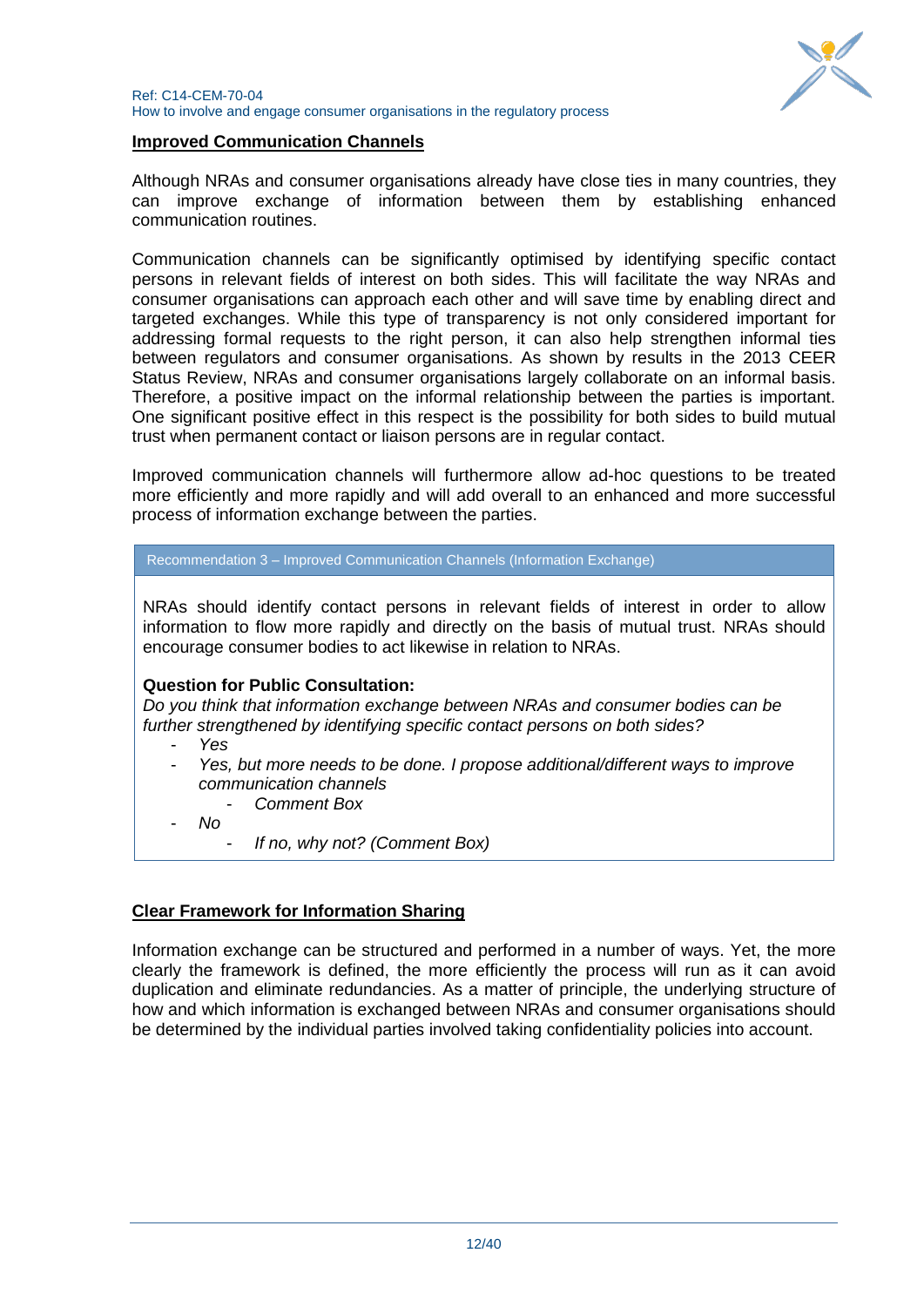

#### Ref: C14-CEM-70-04 How to involve and engage consumer organisations in the regulatory process

To this end, NRAs and consumer organisations may consider setting-up a joint bilateral nonbinding agreement such as e.g. a Memorandum of Understanding (MoU) with a view to stipulating the main principles to be applied in the information sharing process. Where such an agreement is deemed useful, it should be seen as a document describing the "rules of the game' in relation to how and which information could be shared. The agreement may contain general principles, such as e.g. how to deal with confidential information and what to do if one party breaches the agreed content. Such a clear framework is believed to provide guidance to the parties and eliminate barriers. In order to guarantee a positive effect in the long-run, the agreement may be reviewed regularly and updated if needed.

These principles should also be applied at EU level, e.g. between CEER and BEUC.

Recommendation 4 – Clear Framework for Information Sharing (Information Exchange)

In order to establish a clear cooperation framework recognised by both parties, NRAs should encourage consumer organisations to establish such a framework with them, e.g. through a Memorandum of Understanding in which the parties determine the basic principles in relation to how and which information should be spread. Such an agreement may be reviewed/updated regularly to take changing circumstances into account in the long-run.

# **Question for Public Consultation:**

*Do you think a clear framework for information sharing is useful to determine the basic rules of information sharing?*

- *Fully agree*
- *In principle yes but the following alternatives should be considered* - *Comment Box*
- *Don't agree*
	- *Why not? (Comment Box)*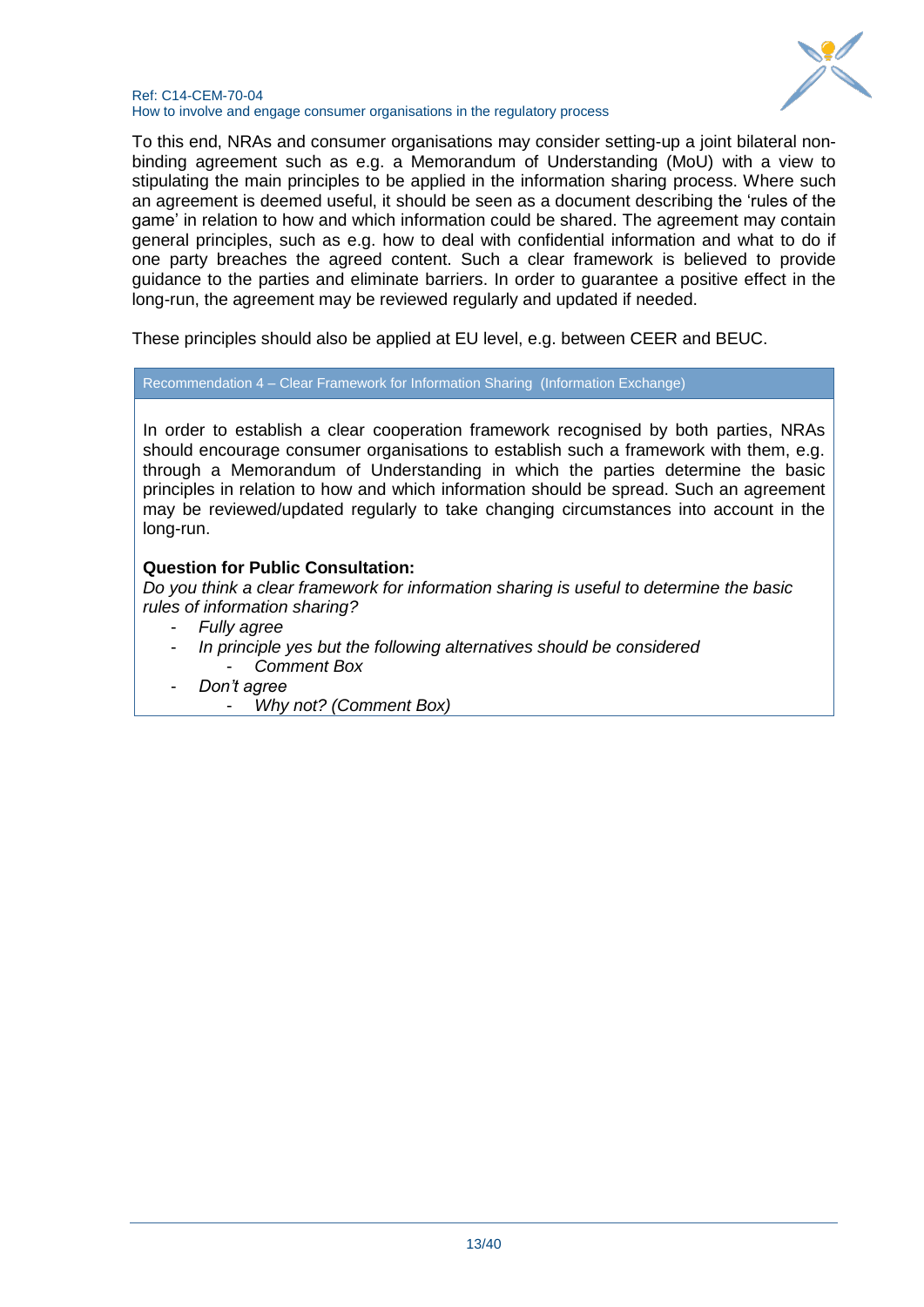

# <span id="page-13-0"></span>**3 Capacity Building**

# **Synergies**

A key function of both NRAs and consumer organisations consists in supporting consumers to actively participate in the market. While NRAs fulfil this task in a highly specialised manner and with technical experts at hand, consumer organisations need to balance human and financial resources in order to serve customers from a variety of sectors<sup>4</sup>. As a consequence, consumer organisations are generally less specialised in the individual sectors they represent and act on a broader level than NRAs who have deep knowledge about energy markets. Consumer organisations, in turn, have first-hand information and valuable insight on customers" needs which NRAs might not have to the same extent. This knowledge and information asymmetry creates significant potential for synergies which should be exploited in order to strengthen the performance and capacity of both NRAs and consumer organisations.

Recommendation 5 – Synergies (Capacity Building)

NRAs should strengthen the performance in relation to consumer organisations and aim for joint capacity building measures given that they possess expertise of significant mutual value and try to achieve similar goals in relation to customer empowerment and protection. These synergies should not be left unexploited for the ultimate benefit of the final customer.

# **Question for Public Consultation:**

*Do you agree that the institutional performance of NRAs and consumer organisations could be improved through capacity building?*

- *Yes*
- *Partly agree*
	- *Explanation (Comment box)*
- *No*

1

- *If no, why not? (Comment Box)*

# **Extent of Capacity Building**

Despite the fact that NRAs and consumer organisations work towards similar goals when it comes to customer empowerment and protection, they have different mandates and roles which need to be respected. Thus, the cooperation between NRAs and consumer organisations should always aim at improving the knowledge and capacity of these institutions. Capacity building should therefore be carried out in a proportionate manner and to the extent necessary to support and enhance institutional performance without creating a role conflict or inefficient overlaps. The intensity and extent to which capacity building should be carried out, thus, needs to be carefully evaluated in terms of its added value and available resources.

<sup>4</sup> See results from "CEER Status Review on the involvement of consumer organisations in the regulatory process [as of 1st January 2013"](http://www.ceer.eu/portal/page/portal/EER_HOME/EER_PUBLICATIONS/CEER_PAPERS/Customers/2013/C13-CEM-65-03_SR%20on%20involvement%20of%20consumer%20organisations%20in%20the%20regulatory%20process.pdf), CEER [October 2013], Ref. C13-CEM-65-03.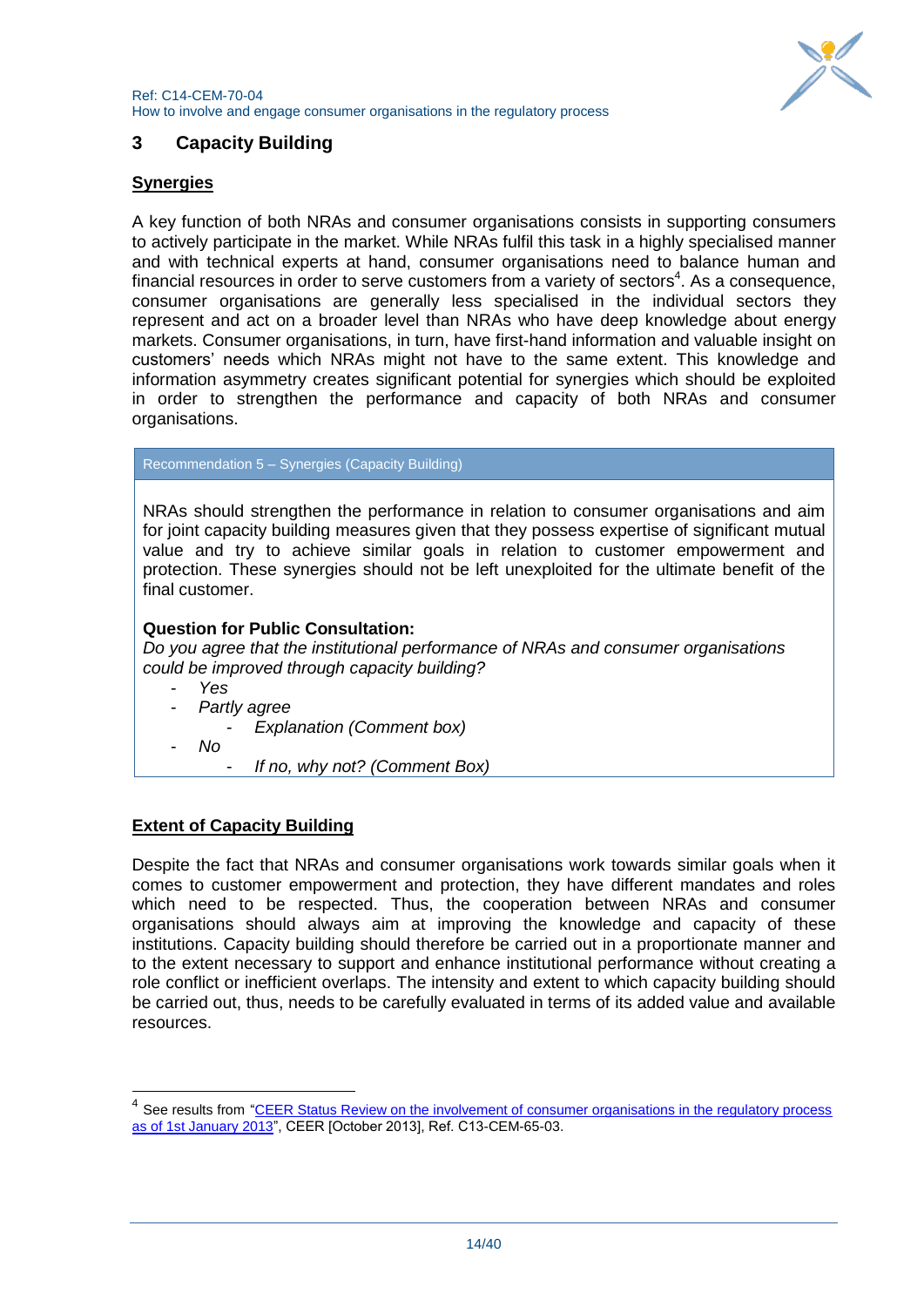

#### Ref: C14-CEM-70-04 How to involve and engage consumer organisations in the regulatory process

Proportionate capacity building also entails an effort on both sides to match each other"s expectations in relation to the content and intensity of capacity building. There is a need to identify the "right" level of knowledge to be transferred as it might very well be that consumer organisations do not necessarily need the same level of technical expertise as an NRA on a number of subjects and this should be respected with a view to efficient resource management. The same is true vice versa. Overall, the right level of capacity building is believed to be important for both parties to emerge with a higher understanding of each other"s work. This is believed ultimately to enable NRAs and consumer organisations to have a more informed and effective dialogue.

#### Recommendation 6 – Extent of Capacity Building (Capacity Building)

Capacity building should be proportionate both in terms of content and resources. It should allow NRAs and consumer organisations to enhance their level of knowledge with a view to allow for an informed dialogue.

# **Question for Public Consultation:**

*Do you agree that capacity building should be carried out in a proportionate manner to allow for better individual results and a more competent dialogue?*

- *Yes*
- *Partly agree*
	- *Explanation (Comment box)*
- *No*

1

- *If no, why not? (Comment Box)*

# **Priority Subject Areas**

NRAs cover a broad area of subjects related to energy markets and, thus, have specific knowledge on the functioning of electricity and gas markets. Consumer organisation representatives have voiced great interest in learning more about the technical background of energy markets in order to be able better to represent their customers and form an independent opinion on current and upcoming regulations and their impacts. A need for capacity building was identified in a number of relevant subject areas both on the wholesale and retail level.

Overall, consumer organisations have expressed a wish to learn more about the functioning and technical aspects of wholesale markets and the liberalisation process overall<sup>5</sup>. They have also voiced a need to understand the developments in the field of smart energy, particularly with respect to demand response, smart grids and smart meters.

These topics are examples of areas in which capacity building could potentially take place and is based on initial feedback received from consumer organisations and NRAs. It does not, however, prescribe that these areas have to be treated as priority areas as priorities may be different in different countries and in different organisations.

<sup>&</sup>lt;sup>5</sup> CEER public workshop with consumer organisations, 20 February 2014.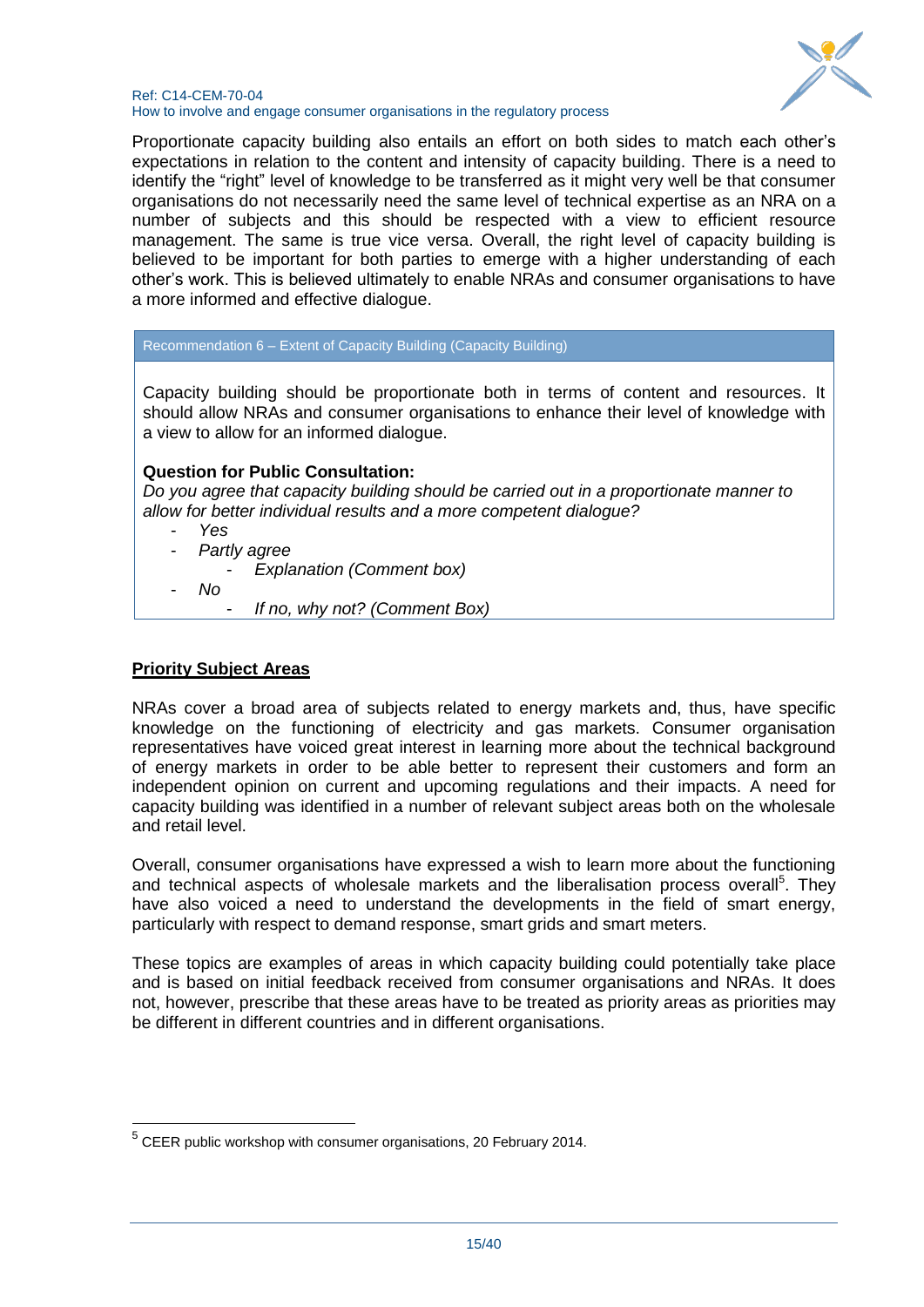

National and EU energy legislation is another topic where consumer body knowledge could be reinforced. This is an important gap to be filled given that legal knowledge forms an important basis to defend consumers and is a precondition to understanding the market context. Capacity building on legal issues should particularly focus on explaining the legislation currently in force both in terms of substance and as to how it is interpreted and which processes and procedures they impose in relevant areas (e.g. in the field of complaint handling, billing, etc.).

Another high priority subject area is price setting and price comparison tools. Consumer organisations typically receive a large portion of their complaints related to pricing. Education on price formation and price components as well as proper reading of energy bills can contribute to better identifying flaws.

As the mentioned subject areas all represent the day-to-day work of a regulator, NRAs are well placed to deliver capacity building to consumer organisations on these aspects.

Consumer organisations" heavy exposure and day-to-day contact to customers make them rich in experience on customers' problems, needs and experiences. Given that regulators focus largely on technical work, they need to know what consumers want and what their needs are in order to create favourable market conditions for them. Consumer organisations may therefore provide capacity building to NRAs by transmitting detailed knowledge and experience on the issues consumers struggle with and can explain what the reasons behind these problems are and what could be done against them. Consumer organisations could particularly inform the regulators of unfair practices in the market such as e.g. abuse of dominant position, misleading information to customers but also other practical problems that occur e.g. with switching, etc.

In order to make capacity building targeted and effective, NRAs should engage with consumer organisations to clearly identify their individual priorities and communicate the subject areas they are interested in. Capacity building on key priority areas is expected to significantly enhance NRAs' and consumer organisations' credibility as their actions will be based on a more educated and broader view of the market and of consumers.

#### Recommendation 7 – Priority Subject Areas (Capacity Building)

Capacity building should be performed in clearly defined priority areas which may vary from country to country and from one institution to another. Priority areas can carefully be selected e.g. on the basis of circumstances in individual national markets, pressing customer needs and priority issues for the institutions involved as well as other relevant considerations.

#### **Question for Public Consultation:**

*Do you agree that NRAs and consumer organisations should concentrate their capacity building activities on selected priority areas? These areas could include as a priority e.g. relevant national and EU energy legislation, price formation (price components), smart energy (demand response, smart grids, smart meters, etc.) and functioning of wholesale markets.*

- *Yes exactly*
- *Yes but in addition the following subject areas should be covered:* - *Comment Box*
- *No, instead of the mentioned issues we propose the following priority subject areas*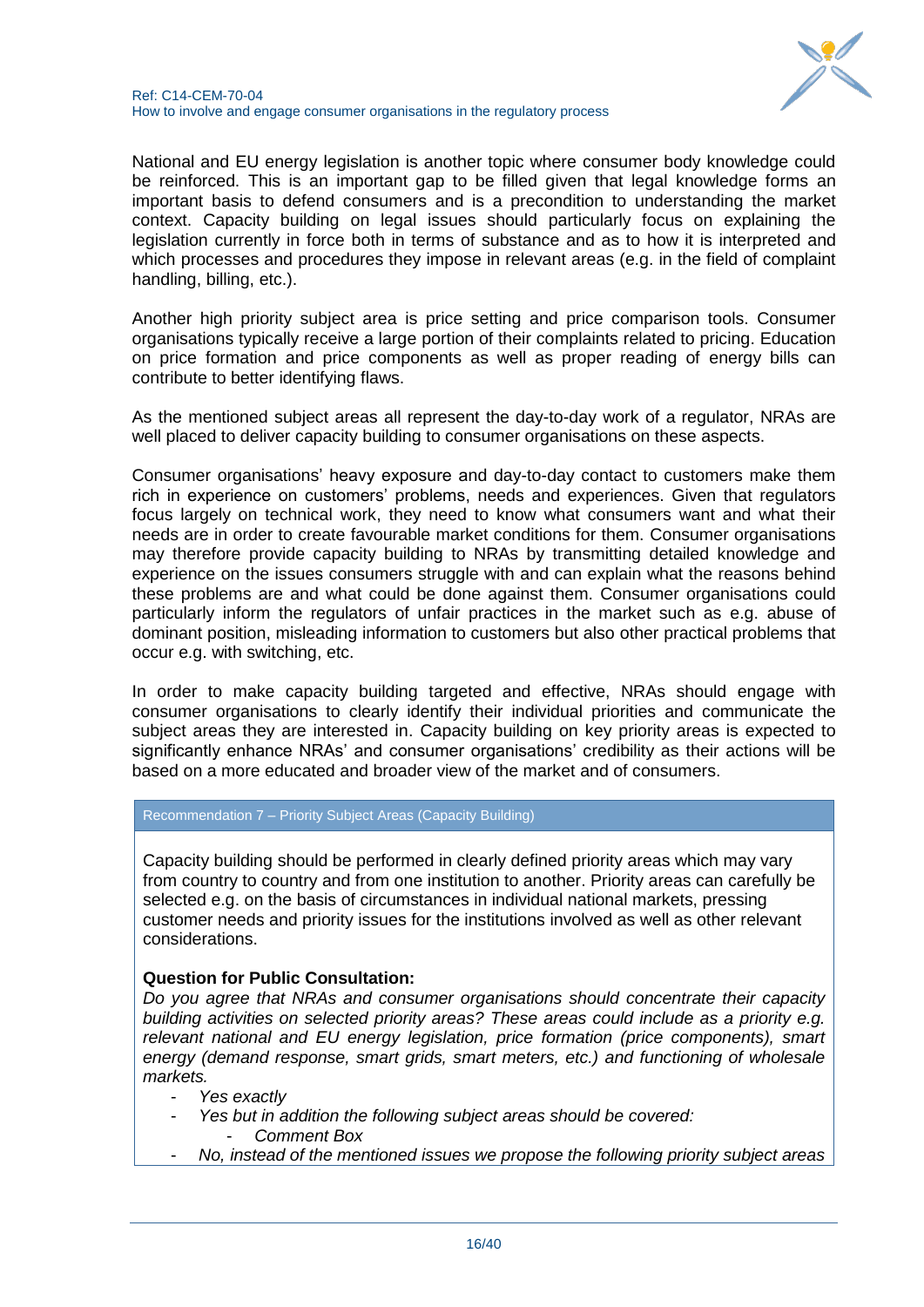

- *Comment Box*

#### **Resource Management**

Any effort towards capacity building goes hand in hand with the question of how to realise it given limited resources both in financial and human terms. Consumer organisations and NRAs are often financially constrained and have difficulty raising the necessary funds for training or other additional expenses for capacity building. The general problem of funding is also explicitly referred to in the European Consumer Organisations" 2020 Vision: *"In all EU countries, as well as at EU level, consumer organisations have insufficient funds to cover the broad range of issues relevant to consumers"*<sup>6</sup> . NRAs are also constrained given that their experts are highly specialised and work at full capacity.

Capacity building therefore needs to be designed in an attractive way both with strong added value for the beneficiaries and through innovative solutions to overcome financial burdens or strain on human resources that may arise. It is believed that capacity building does not necessarily have to be associated with high costs. A ground rule should be to make capacity building worth the resources invested into it in order for it to work and achieve the desired results. How this can be done will likely depend on the specific circumstances, nevertheless a few ideas and principles should lay the ground for potential arrangements in this regard.

While capacity building can hardly be done without investing human resources into it, a possible strategy may be to limit extra financial expenses as much as possible. Given that both organisations will benefit from reciprocal capacity building, this could provide a sufficient incentive for NRAs to offer capacity building free of charge (i.e. without any extra cost such as tuition). Because both parties will benefit from capacity building, it could become a basic principle between NRAs and consumer organisations to offer capacity building to each other for free. On a national level for example, physical meetings can easily be organised in either the premises of the NRA or the consumer organisations without the need to travel internationally and to use funds for other expenses<sup>7</sup>. There are a number of further ways in which capacity building can be achieved successfully at little or no cost. These are outlined in more detail in the next section (Forms of Capacity Building) bearing in mind the existing resource constraints.

Both parties should however also be aware of the fact that in some cases financial contributions might be unavoidable. In such cases, the activities should be designed in an attractive manner and with proper incentives to make the activity worth the resources invested. This could be achieved for example by non-financial compensation such as by providing course certificates, offering the possibility to widen an organisation"s network, inviting high profile testimonials, etc.

1

Quoted from "EU Consumers' 2020 vision", BEUC [May 2012], p.6.

 $<sup>7</sup>$  Even in case international travel is involved, these missions could be combined with other important activities or</sup> appointments to be set up under maximum efficiency and with a view for all parties to benefit to limit costs as much as possible.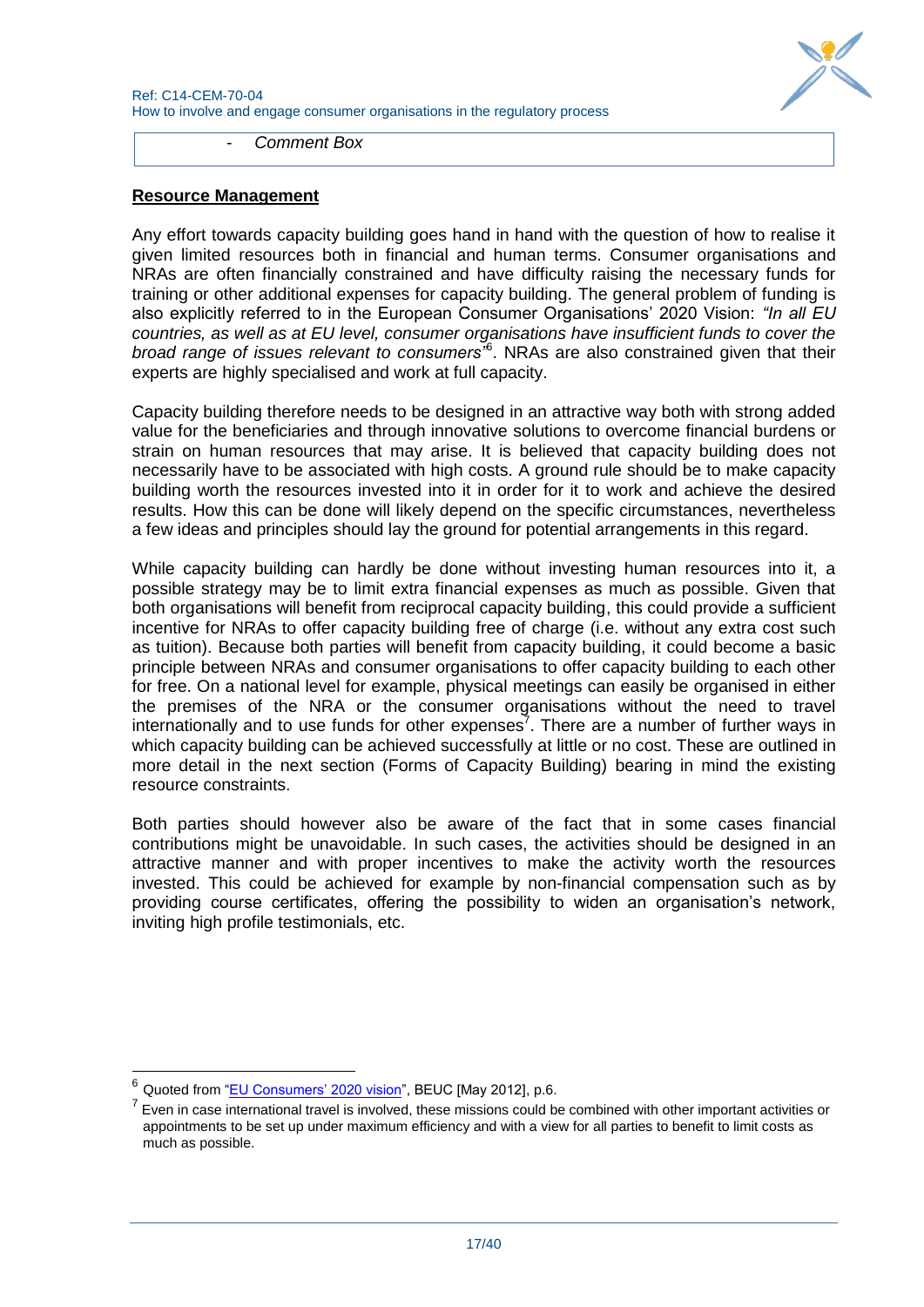

#### Ref: C14-CEM-70-04 How to involve and engage consumer organisations in the regulatory process

Another approach should be to use available public funds which are dedicated to organisations active in the field of strengthening consumers and to capacity building in this area such as e.g. from the European Commission if these funds are available and the activities are eligible to receive them. Donors may also proactively be made aware of the potential gains from capacity building of consumer organisations and NRAs in order for them to consider possibly earmarking funds for these purposes in the future.

Recommendation 8 – Resource Management (Capacity Building)

NRAs should commit to a general principle of providing capacity building free of charge (i.e. without any extra cost such as tuition or service fees) and encourage consumer organisations to do the same. If extra costs cannot be avoided, additional incentives should be provided (e.g. course certificates, possibility to network, etc.) in order to receive sufficient value for money. Donors could be called upon if the intended activities qualify for funding.

# **Questions for Public Consultation:**

*Do you agree that NRAs should agree to offer capacity building free of charge (i.e. with no extra costs) as a basic principle and encourage consumer organisations to do the same?*  - *Yes*

- *No*
- *If no, why not? (Comment Box)*

*Do you agree that additional incentives (such as certificates, networking, etc.) are needed if the beneficiary of capacity building is asked to pay money?*

- *Yes*
- *No*
	- *If no, why not? (Comment Box)*
- *Any further proposals for incentives that could work, please insert in comment box* - *Comment Box*

# **Forms of Capacity Building**

Given obvious resource constraints (as described above), capacity building measures need to be as efficient as possible and designed well in order to appeal to the target audience. What is more, it must be ensured that capacity building can be easily accessed and absorbed by the beneficiary. In order to make a real impact, it must also allow the target organisation to learn as a whole, rather than storing knowledge in isolated individuals. Capacity building must therefore be designed as comprehensively as possible. Several ways in which capacity building can be carried out bearing these factors in mind are proposed.

It is believed that the dissemination of knowledge via virtual means is an appropriate and very efficient tool for institutions to improve their capacity given that it is easily accessible at all times, information is up to date and a large target audience can be reached at a relatively low cost. Moreover, virtual tools are flexible and dynamic and may offer various services in parallel to suit individual preferences. In addition, organisations typically have the necessary infrastructure already in place (computers, internet, webpage, etc.). Thus, the barriers to offer/receive capacity building through virtual means are very low and should represent a key pillar in capacity building between NRAs and consumer organisations.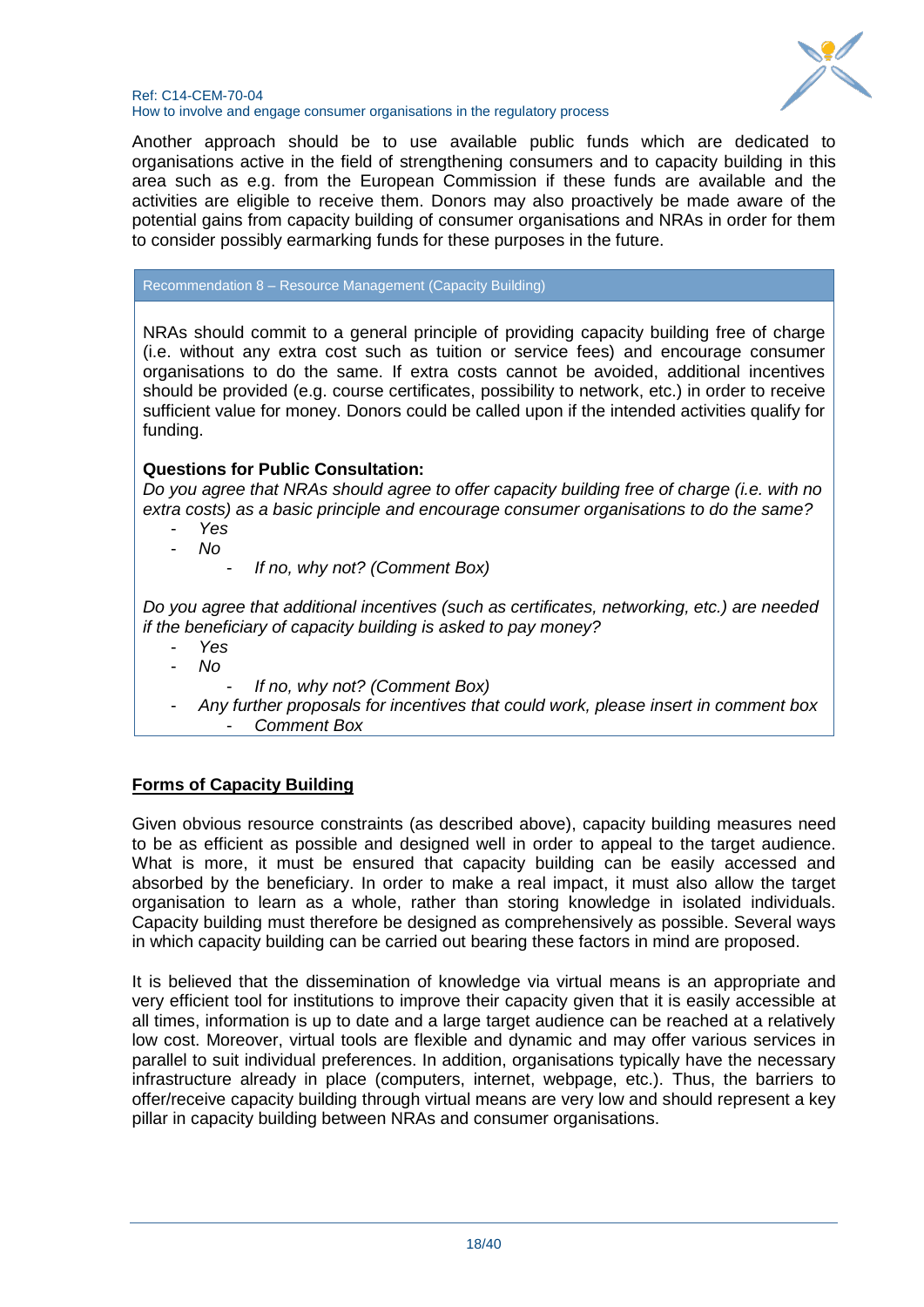

#### Ref: C14-CEM-70-04 How to involve and engage consumer organisations in the regulatory process

In concrete terms, regulators and consumer organisations could offer web platforms specifically dedicated to the dissemination of knowledge on the priority areas identified by the parties. In order to avoid duplication, these web platforms could be created on EU-level, ideally (and if resources are available) by the EU associations of national regulators and consumer organisations respectively (e.g. CEER and BEUC). They could contain profound technical briefs on overall priority subject areas relevant to all Member States and could, if possible, be complemented by a series of webinars or other user friendly applications that are effective in disseminating/acquiring skills. The content should be designed with a view to capacity building and should, thus, be distinguished from the general content on the webpage. It is believed that institutional capacity can be significantly improved by offering information through such a web platform as materials are accessible to all members of an organisation and not only to a few individuals who have e.g. enrolled in a physical training course. Operating a web-based platform on a European level may particularly make sense for sharing the basics of energy regulation and for compiling central documents of European significance relevant to all European actors. National specificities would still need to be transferred through national channels; however, the overall basics would not have to be provided by every country on its own and unnecessary duplication and inefficiencies can be avoided.

This, in turn, does not mean that physical training courses are less effective. On the contrary, the impact of attending trainings can be very high, as they typically allow for more than just the presentation of written material. Discussion of the content, interactive simulations and other practical exercises allow for a thorough examination of the content. Trainings are therefore considered useful in highly complex areas and should be offered on demand and/or in case public funds can be mobilised to support the attendance of beneficiaries and lecturers. If physical trainings cannot be organised by NRAs or consumer organisations themselves, they might recommend and/or facilitate trainings at other institutions to each other (e.g. CEER has close ties with the Florence School of Regulation<sup>8</sup>). In order to allow an organisation as a whole to benefit from the courses attended by a few selected individuals, the course materials should always be made accessible to the whole constituency on the above-mentioned web platforms.

Effective capacity building programmes must, however, also consist of broader measures than the ones mentioned. It is important not to reduce capacity building to classical knowledge transfer via textbooks and trainings, even if these measures play a central role. Instead, capacity building should be complemented by an increased networking effort in order to form closer ties with each other, e.g. through the organisation of multi-stakeholder dialogues which not only allow discussion of current issues but also learning from the exposure to a plurality of views. This is believed to create a constructive atmosphere in which stakeholders give and receive institutional feedback which should be used to build capacity and foster organisational learning.

The combination of these capacity building measures is not only believed to be effective and comprehensive but also flexible enough to adapt to special circumstances if needed.

1

<sup>&</sup>lt;sup>8</sup> European University Institute, Robert Schuman Center for Advanced Studies, *Florence School of Regulation*.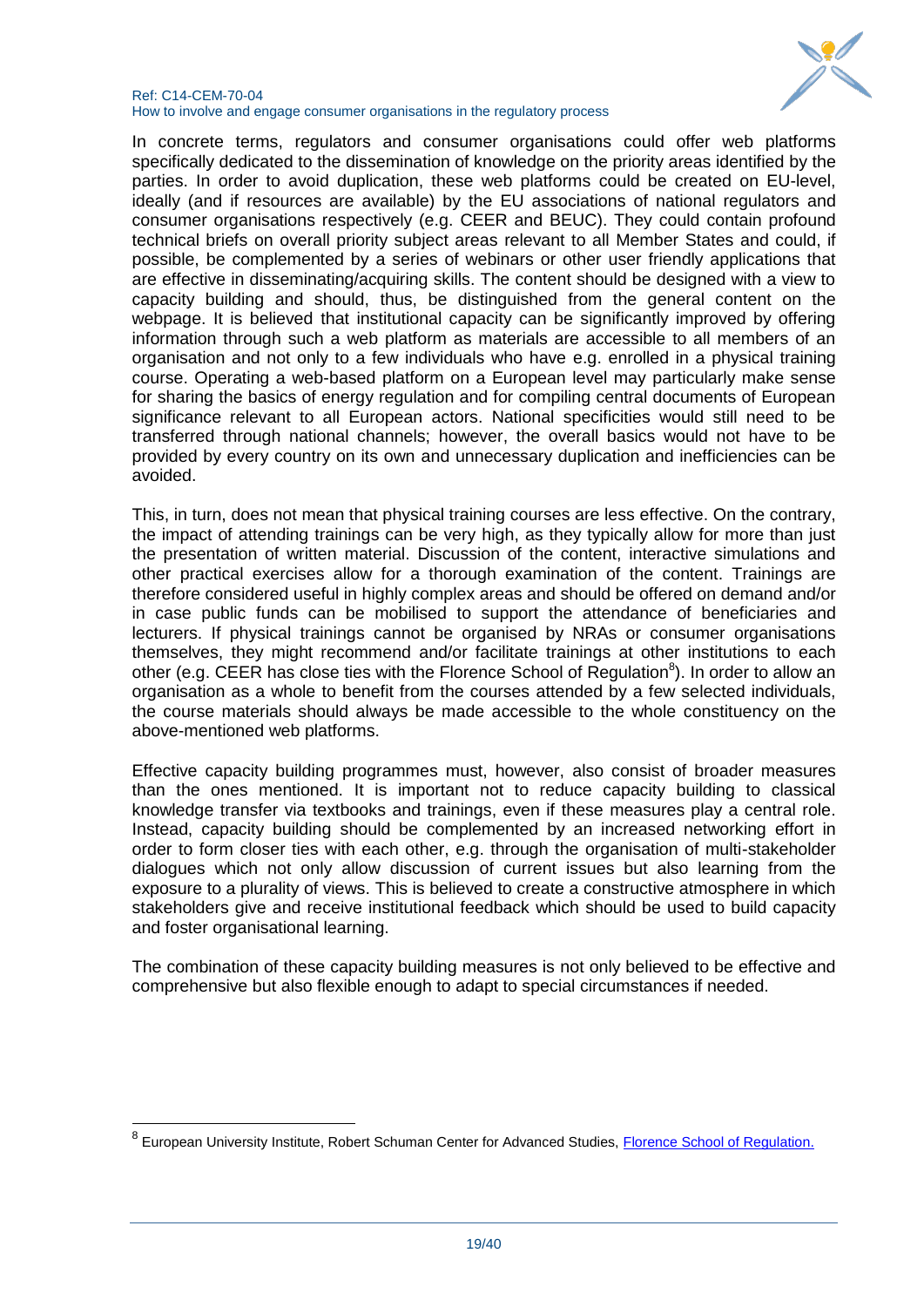

Recommendation 9 – Forms of Capacity Building (Capacity Building)

Capacity building should be realised through appropriate channels jointly agreed by NRAs and consumer organisations. Different groups may use different types of measures to reach information and knowledge depending on individual needs.

#### **Question for Public Consultation:**

*Do you agree that a combination of different measures involving e.g. the dissemination of knowledge via virtual means (web platforms) and physical trainings (on complex subject areas) as well as networking initiatives (e.g. multi-stakeholder dialogues) will help build capacity?*

- *Fully agree*
- Partly agree, I would like to add/delete the following measures from the proposed *list*
	- *Comment Box*
	- *Don't agree*
		- *Why not? (Comment Box)*

#### **Best Practices from Other Sectors**

Consumer organisations are active in a variety of sectors and might have experience to share on successful capacity building programmes that can be equally applied in the energy sector. A number of NRAs are also closely linked with regulators from other sectors and may have the possibility to inquire if best practice examples exist. Any capacity building measures that are considered useful by the parties should be considered to be taken up in addition to the measures described earlier.

Recommendation 10 – Best Practice from Other Sectors (Capacity Building)

NRAs should make an effort to find out whether any best practice examples on capacity building programmes exist in other (regulated) sectors that can be applied to the energy sector as well. At the same time, NRAs should encourage consumer organisations to report on any best practice examples they know about.

# **Question for Public Consultation:**

*Are you in favour of having NRAs look into other sectors and consider applying best practice examples in their capacity building programmes?* 

- *Yes*

- *No*

- *If no, why not? (Comment Box)*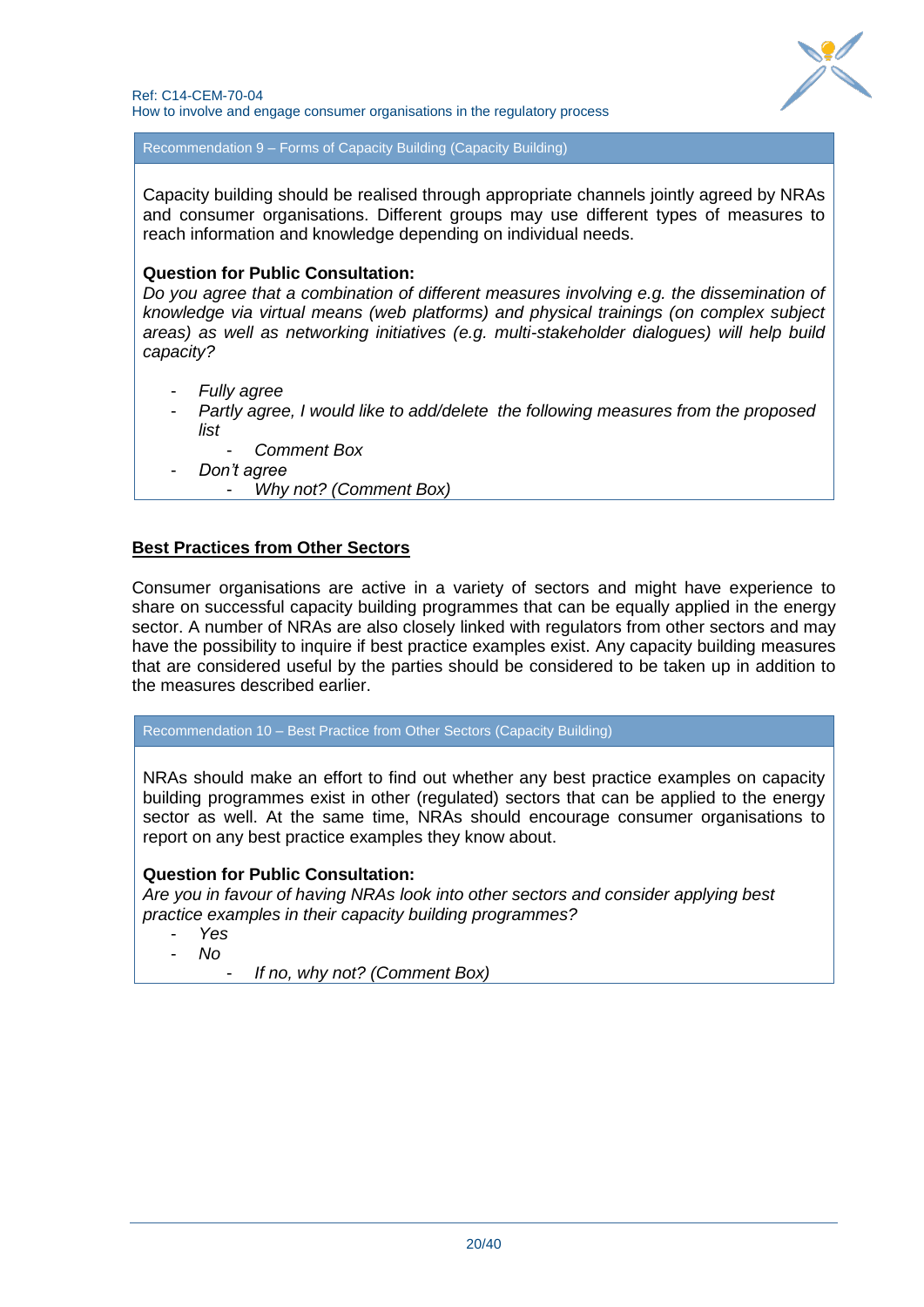

# <span id="page-20-0"></span>**4 Regulatory Policy Development and Design**

# **Overview of Strategies and Policies**

As far as the results in the CEER 2013 Status Review show, current cooperation between NRAs and consumer organisations does not include joint activities on strategic matters and issues relating to policy development and design. Feedback received from consumer organisations during this investigation suggested that an increased dialogue with NRAs on strategic and policy related issues should, however, be considered. Collaboration on strategic matters implies shaping of future policies rather than working on existing rules and regulations.

Overall, there is a high level of consensus on the importance of a participatory process in policy development. At the same time, it must be mentioned that the extent of collaboration in this regard will depend on the mandate of the individual NRA given that not all regulators have the same scope and depth of powers. Also, the broader governmental framework has to be borne in mind as decisions are often split among different governmental institutions and, thus, NRAs may for example only cover a specific part in the policy development process in the field of consumer questions, or be focused entirely on enforcement without a policy development remit. Thus, policy debate and development often involve a wide range of energy stakeholders, with regulators called upon to consider all views in the best interests of consumers and society overall. The participation of consumer representatives in such discussions is therefore important to promote a better understanding of consumer needs and priorities, but also to explore the consequences and implications for consumers of envisaged policies.

As a starting point for a fruitful dialogue on policy development, it is considered important that NRAs and consumer bodies have a clear picture of each other"s strategies, priorities and the overall direction of their policies. The process of collaboration in policy development should therefore start from a common understanding of the different focus areas and policy direction. This will allow the parties to establish a common starting point on an equal footing and enable the different parties to decide early on where to focus their attention, and if any skill-building or training is required to engage on any particular topic.

Recommendation 11 – Overview of Future Developments of the Regulatory Framework (Regulatory Policy Development and Design)

As a prerequisite for an increased dialogue on strategic and policy related issues, NRAs should provide an overview of future developments regarding the regulatory framework and encourage consumer organisations to participate in this process.

# **Question for Public Consultation:**

*Do you think that an overview of future regulatory framework developments could serve as a starting point for dialogue on strategic and policy related issues?*

- *Yes*
- *No*
	- *If no, why not? (Comment Box)*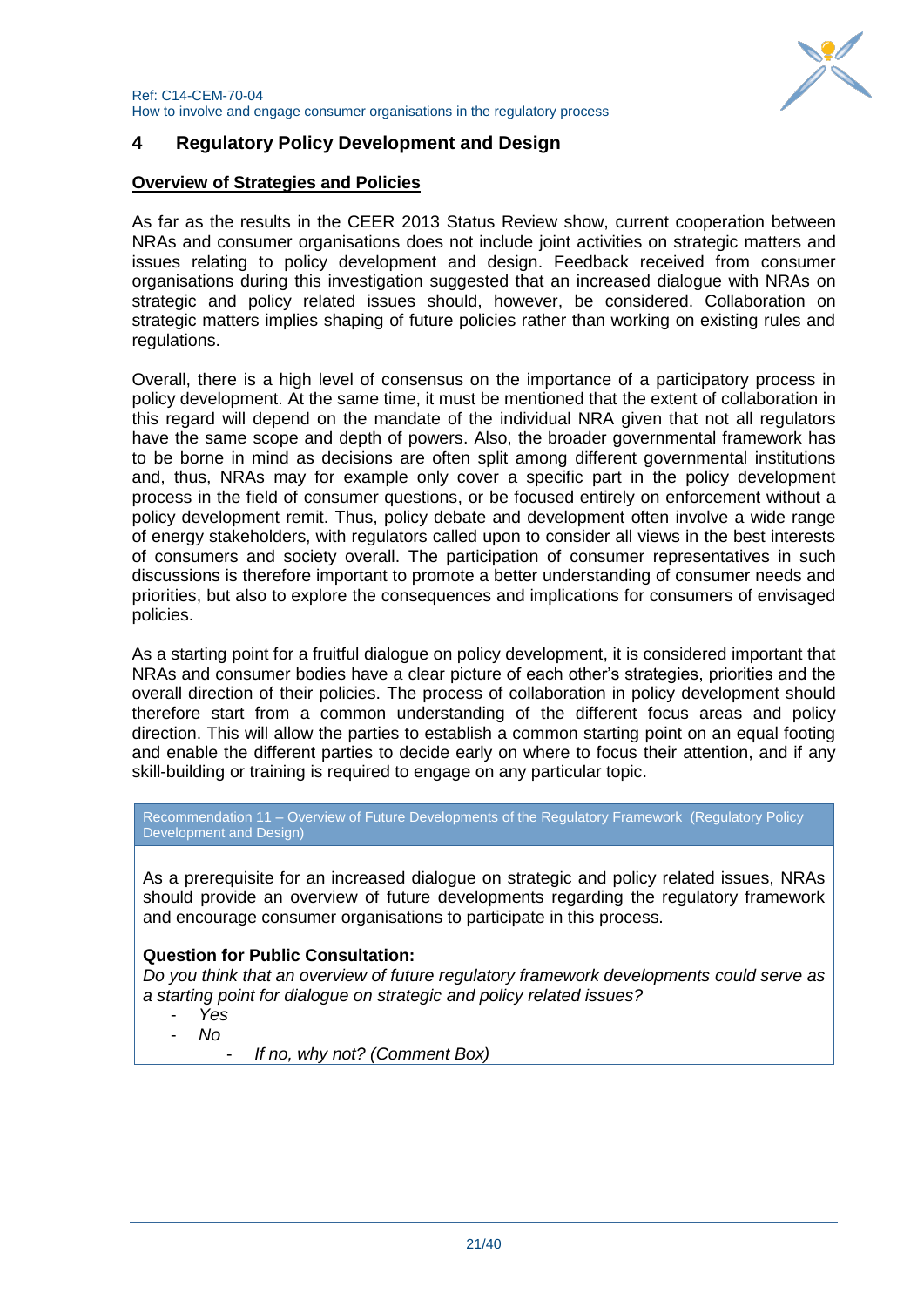

# **Prioritisation of future regulatory developments**

A next step should consist of selecting the key areas in which NRAs and consumer organisations want to debate future policies. Clear priorities should be established in terms of short-term versus long-term engagement and should be jointly agreed.

Overall, areas in which consumer bodies have high stakes should be declared priority areas. Such a targeted approach will help focus the collaboration on the most important topics and will allow consumer organisations to use their resources efficiently.

Recommendation 12 – Prioritisation of Future Regulatory Developments (Regulatory Policy Development and Design)

NRAs, in dialogue with consumer organisations, should identify key priority areas of future regulatory framework developments in order to establish a strongly focused discussion that also allows resource-constrained consumer bodies to get involved.

# **Question for Public Consultation:**

*Are you in favour of prioritising core policy areas in order to allow for a focused and resource-efficient collaboration?*

- *Yes*
- *No*
	- *If no, why not? (Comment Box)*

# **Public Consultations**

As the results in CEER"s 2013 Status Review show, consumer organisations already strongly participate in public consultations held by NRAs. This practice is considered to be a particularly useful tool in engaging stakeholders of all sorts in the work of NRAs. Public consultations should therefore play a central role in also involving consumer organisations in the policy development process.

While consumer organisations as well as other stakeholders are invited to reply to public consultations, consumer bodies may, in selected cases and if appropriate, be called upon already at an earlier stage to provide input in the development phase of e.g. public consultation questionnaires. As a consequence, NRAs may launch more public consultations on new policy proposals to ensure broad participation in the development process. In addition, any initiatives undertaken by NRAs and consumer organisations in the policy development phase should be well coordinated and communicated.

Consultations as well as planned initiatives must be announced well in advance so that stakeholders have enough time to react. During the consultation period, input from a broad range of consumer organisations and stakeholders should be taken on board considering the different roles of market players and other newcomers.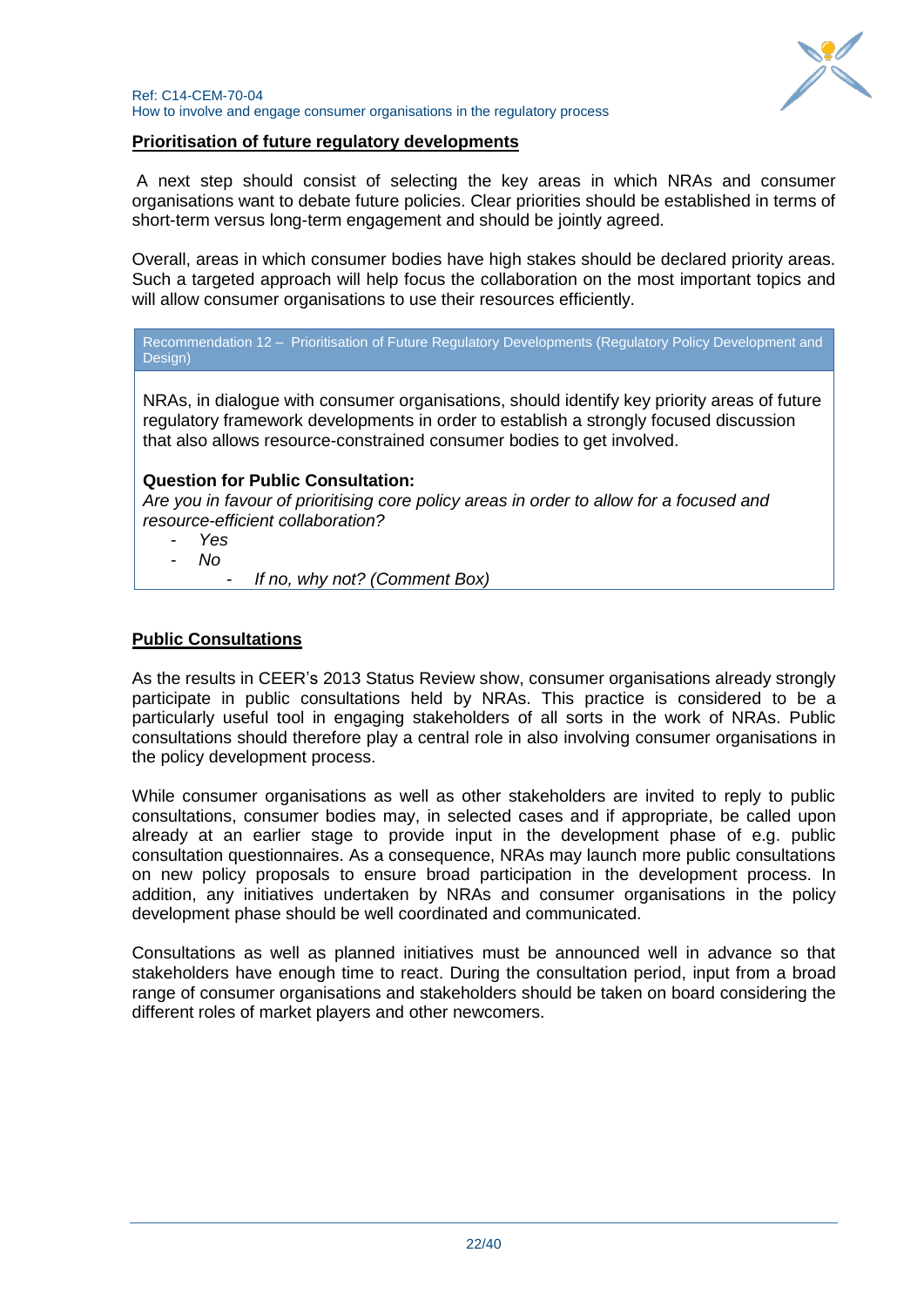

Recommandation 13 – Public Consultations (information exchange)

Public consultations at national level should play a central role in the policy development process with a view to allowing interested stakeholders to take part in this process. Where appropriate, relevant consumer organisations" input may already be called upon in the early preparation phase of such consultation processes.

# **Question for Public Consultation:**

*Do you agree that public consultations are an appropriate tool to get stakeholders involved in regulatory policy development and that consumer organisations should be involved early on if appropriate?*

- *Fully agree*
- *Agree on the central role of public consultations but not on early involvement of consumer bodies*
	- *Comment Box*
- *Don't agree*

*If no, why not? (Comment Box)*

# **Transparency**

End-to-end transparency is a key element during the decision making process. A high level of transparency on the positions taken by either side should be guaranteed to foster understanding. Consumer organisations should be given the appropriate time to express their wishes and concerns. Transparency is also crucial for the parties to understand how their input was taken up in the policy making process. It is believed that clear procedures and an effective involvement of consumer bodies throughout the whole process will ultimately lead to wider acceptance of final decisions and initiatives taken.

Recommendation 14 – Transparency (Regulatory Policy Development and Design)

NRAs should provide maximum transparency whenever possible and should ensure clarity on how input from consumer organisations is taken into consideration during the regulatory policy development process.

# **Question for Public Consultation:**

*Do you believe more transparency will lead to wider acceptance of results by both NRAs and consumer organisations?*

- *Yes*

- *No*

- *If no, why not? (Comment Box)*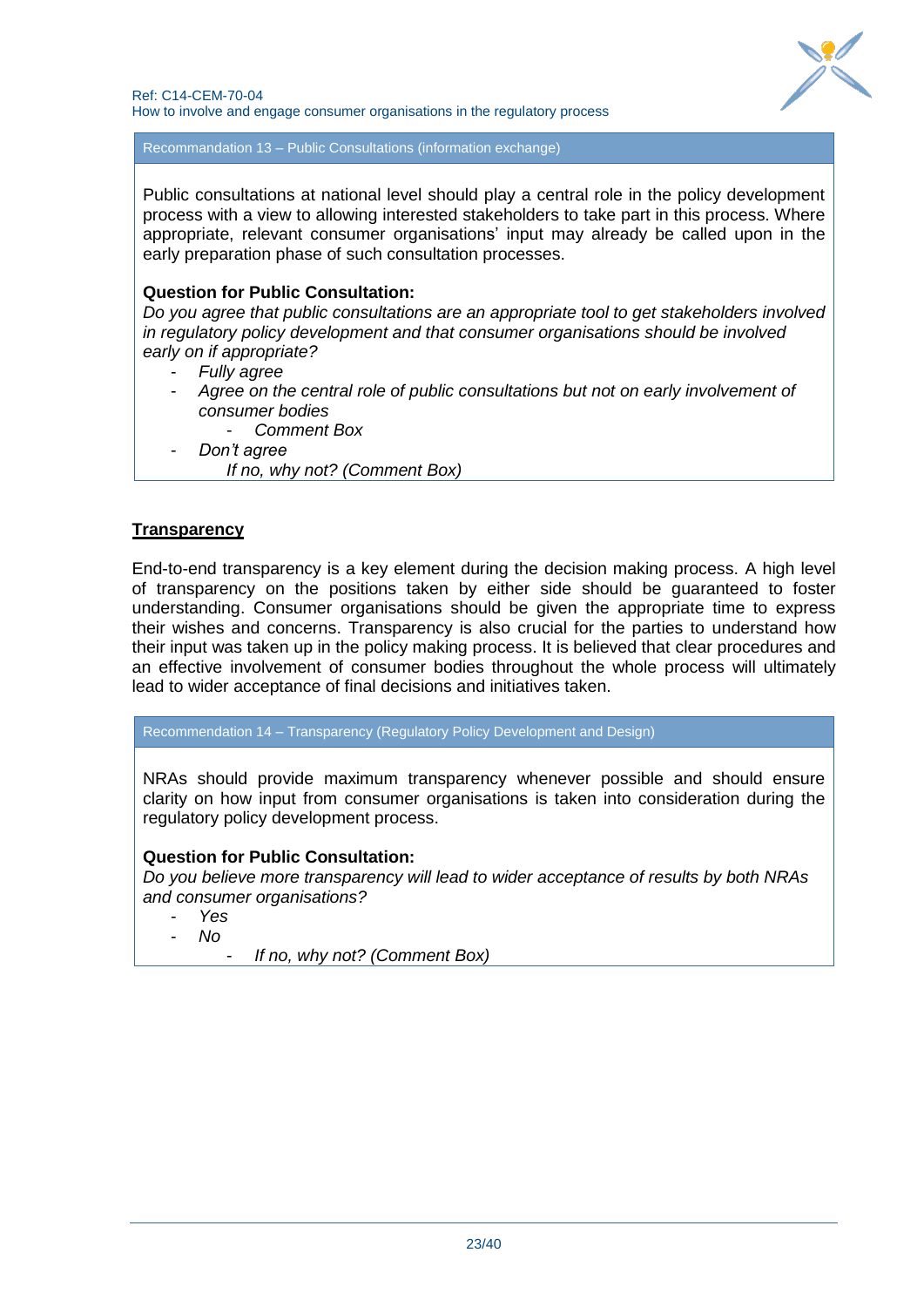

# <span id="page-23-0"></span>**5 Implementation and Enforcement**

#### **Evidence-based Enforcement**

Effective implementation and enforcement of rules is an important aspect in creating trust in the market and its actors. Regulators have a key role in this respect as their responsibilities include implementation and enforcement of rules. Market monitoring is a powerful tool NRAs use to carry out this task. While market monitoring allows regulators to examine market participants' compliance with rules in various fields, this process does not typically include the opinion or experience of other parties.

In the field of customer empowerment and protection, an increased exchange of information between regulators and consumer organisations could, however, significantly contribute to better enforcement of rules as NRAs would directly make use of the signals consumers give about non-compliant behaviour in the market. Such an exchange of information can alert regulators at an early stage to problems that need to be addressed and would help to deliver concrete evidence<sup>9</sup> of unlawful behaviour in the market. The evaluation and gathering of evidence is considered to be central in fulfilling the NRA"s enforcement mandate. Consumer organisations could, thus, make an important contribution to this process by conveying significant evidence on non-compliant behaviour to the NRA. In order to get a more complete picture, the dialogue with consumer organisations may also be complemented by exchanges with the industry and other market participants.

The inclusion of consumer organisations in the enforcement process is believed to have the potential to improve the quality of enforcement measures where appropriate, as regulators will take more informed decisions if stakeholders have the possibility to express and discuss the impact of regulations. In addition, inclusion of stakeholders in the process is likely to enhance the acceptance and legitimacy of enforcement decisions taken by the regulator and may ultimately lead to more compliant behaviour by market participants overall.

#### Recommendation 15 – Evidence-based Enforcement (Implementation and Enforcement)

Regulatory enforcement should be evidence-based and, thus, could include exchanges of information between NRAs and consumer organisations (as well as other market participants) with a view to detecting better potential non-compliant behaviour in the market and allow for a higher degree of acceptance and legitimacy of decisions even if the NRA does not have an obligation to act upon this information as it is ultimately the NRAs" decision when and how to ensure enforcement and compliance.

#### **Question for Public Consultation:**

*Do you agree that the NRA should accept signals about potentially non-compliant behaviour in the market provided by consumer organisations and other market participants?*

- *Yes*

- *No*

-

- *If no, why not? (Comment Box)*

<sup>9</sup> e.g. a consumer organisation can alert the NRA in case a large number of complaints are received against a particular actor or on a particular subject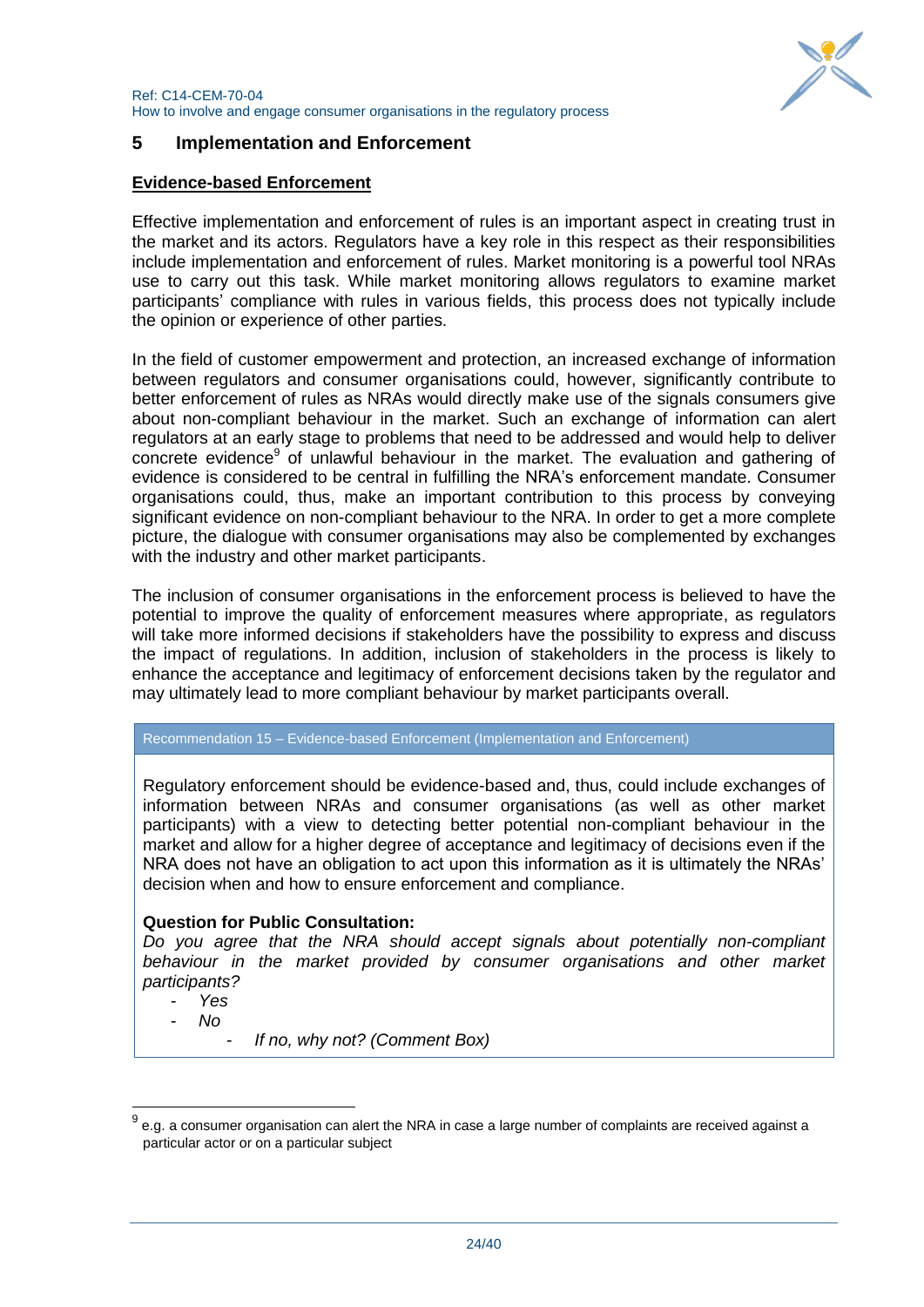

# **Accountability**

As national authorities, regulators have been given a specific mandate and certain responsibilities to fulfil. A fundamental characteristic in this respect is their independent institutional status and set up, which allows them to take decisions in the best interest of the market and its consumers. Thus, as an actor taking decisions with a significant impact on market participants, NRAs need to be accountable for their actions and need to take responsibility for the consequences of their decisions.

Feedback received from consumer organisations called for more transparency in terms of the decisions taken by regulators, so as to allow these organisations to consistently trace and assess NRA"s practices in the area of customer empowerment and protection.

A possible solution to this is to establish appropriate means of communication between NRAs and consumer organisations in order to provide clarity on the principles applied in current and past regulatory enforcement decisions and to ensure that the regulator fulfils its overall duties.

To this end, it is proposed that NRAs and consumer organisations think about consistent reporting mechanisms to ensure that regulatory decisions and their outcomes are effectively communicated. Such a reporting mechanism may include an agreement that certain regulatory enforcement decisions should be published and accessible to a wider public. This could systematically be implemented by e.g. specific sections in the NRAs" annual reports. This will not only allow stakeholders to have access to regulatory enforcement decisions and create a level playing field, but will also provide the NRA with a strong incentive to take nondiscriminatory, well justified and independent decisions.

#### Recommendation 16 – Accountability (Implementation and Enforcement)

In order to enhance the accountability of NRAs, regulators should develop appropriate means of communication with consumer bodies (e.g. annual reports, etc.) to create effective transparency of regulatory actions and decisions.

# **Question for Public Consultation:**

*Do you agree that NRAs should develop appropriate means of communication to increase transparency and accountability of the regulator?*

- *Yes, fully agree*
- *Partially agree*
- *Comment Box*
- *Don't agree*
	- *If no, why not? (Comment Box)*

# **Regulation Measures**

The role of an enforcement body is to ensure compliance with the law through various measures. While the law may clearly lay out which actions to take in severe cases of noncompliance, it might not prescribe particular sanctions in other cases. It is therefore the job of the enforcement body to come up with a strategy of how to ensure compliant behaviour and act against parties breaching legal obligations and provisions.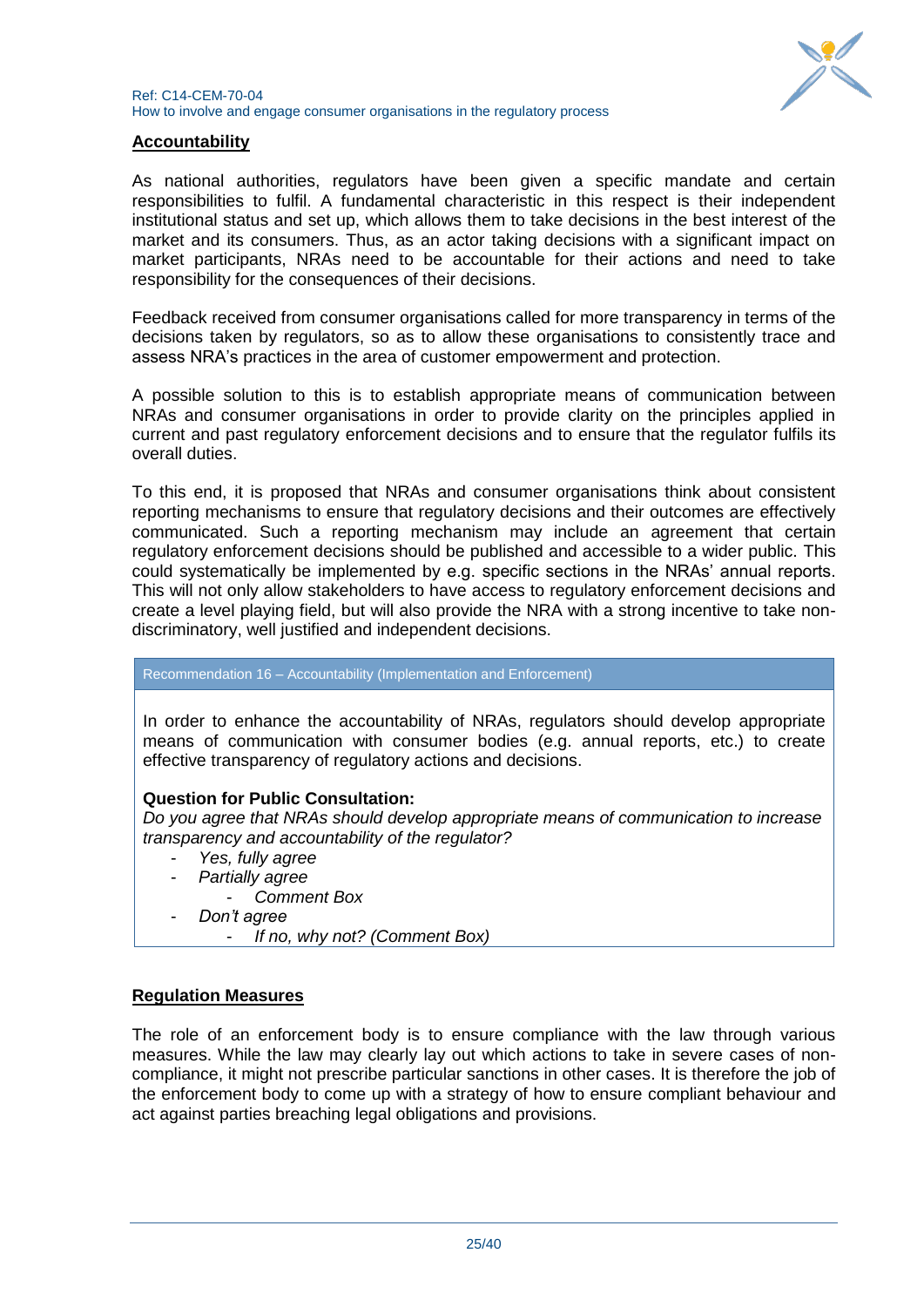

#### Ref: C14-CEM-70-04 How to involve and engage consumer organisations in the regulatory process

Practice suggests that hard enforcement measures such as law suits, court cases, fines and redress can be helpful to deter actors from breaching legal obligations and provisions. These measures typically follow ex-post in response to certain legal violations.

Yet, the spectrum of enforcement options is more differentiated and has more variety to offer, such as through a number of less conventional enforcement measures. Despite their nature, these measures are not necessarily less effective. In fact, they offer significant flexibility and alternative approaches as they can be enacted both in a preventive fashion ex-ante but also ex-post. It is important to recognise that the desired results may not always be achieved by applying hard measures, as even the prospect of harsh sanctions may not safeguard those who will have to bear the damage. The goal of non-conventional regulation should therefore be to prevent damage from happening where possible. This does not mean that hard enforcement measures are not needed. It rather means that enforcement bodies must look for a good balance of hard and non-conventional measures. The mix is key in ensuring compliance.

When it comes to non-conventional measures, the regulator might not be able to develop and implement them entirely on its own but may need help from the media, consumer organisations or other actors, depending on the measure. In all cases, however, it is ultimately the NRA"s decision when and how to ensure enforcement and compliance and decide if and when to use its enforcement powers and publish the results of its enforcement actions.

A powerful non-conventional regulation tool can for example be benchmarking of services and behaviour of market actors. Despite the fact that benchmarking may - in a strict sense refer to an exercise measuring performance rather than compliance it can be an effective reputational regulatory tool. If the results of such benchmarking exercises are published and thus accessible to a wide audience, a strong effect on the involved parties will potentially follow as public exposure will provide both a reward for those actors who have performed well and an incentive to improve for those who have performed less well. The awareness that benchmarking exercises can be carried out at any time may in itself be a powerful tool to make market participants prone to comply with the rules. Benchmarking exercises are a good example of how regulators and consumer organisations can cooperate as they both have access to relevant data that can make benchmarking exercises possible.

Another measure in the area of reputational regulation is the practice of publishing the proven wrongdoings of particular market actors in an explicit way by naming the actor and associating it with inappropriate behaviour and practices. This may lead to damage of the actor"s image but also of the controversial practice itself and may prevent or stop other actors from applying these.

It should be noted that the practice of reputational regulation may also be used in the opposite sense, namely by giving attention to actors who perform particularly well and may serve as a role model to set better standards. Reputational regulation may therefore not only be seen as preventing and sanctioning unlawful behaviour but also as rewarding compliant behaviour.

It must also be noted that moral authority can play an important role in the context of regulation and should be called upon as a basic tool to motivate actors to comply with the law.

Given the effectiveness of non-conventional regulation measures and their wide spectrum of application, NRAs and consumer organisations could consider supporting each other in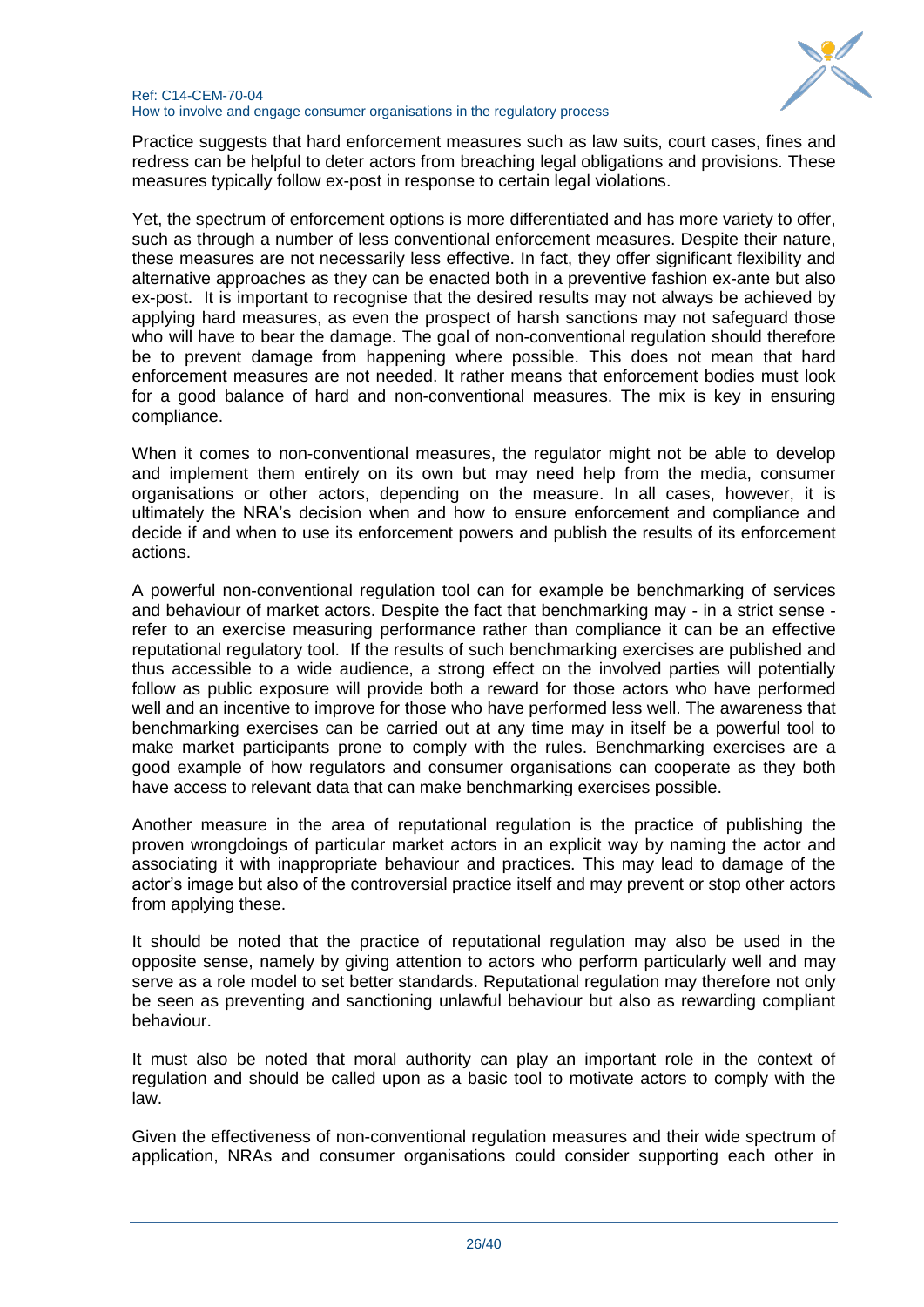

realising these tools as effectively as possible e.g. through the provision of data and/or other relevant information if deemed appropriate in the respective national context. Overall, the measures applied to enforce rules must be proportionate.

Recommendation 17 – Non-conventional Regulation Measures (Implementation and Enforcement)

NRAs and consumer organisations could, where appropriate, support each other in making non-conventional regulation measures as effective as possible (e.g. reputational regulation, benchmarking, rewarding and moral authority). This should be achieved e.g. by providing relevant data and other support in the preparation of enforcement cases if deemed appropriate in the given context.

# **Question for Public Consultation:**

*Do you agree that NRAs and consumer organisations could support each other to maximise the effect of* non-conventional *regulation measures?* 

- *Yes, fully agree*
- *Partially agree* 
	- *Comment Box*
- *Don't agree*

- *If no, why not? (Comment Box)*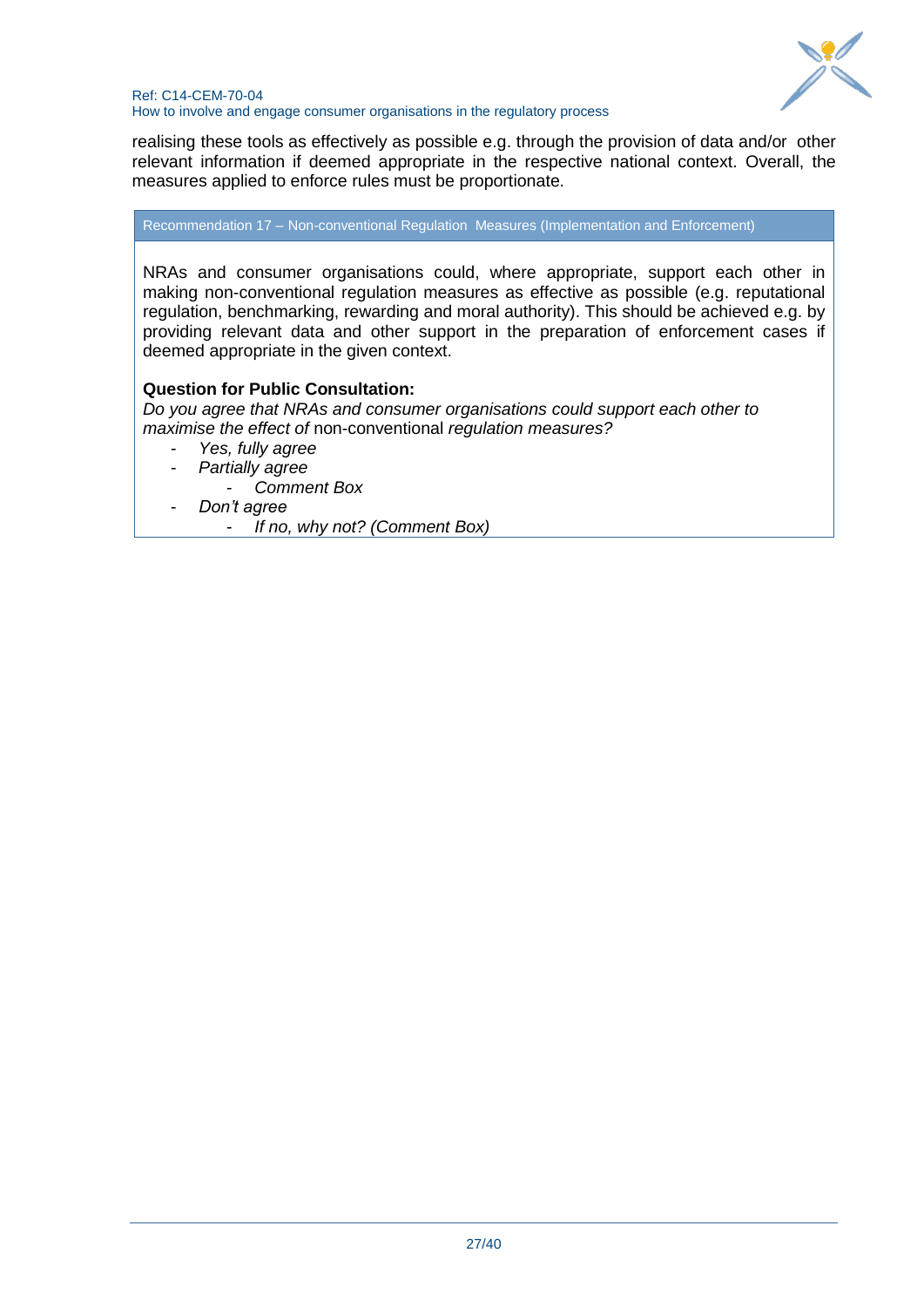

# <span id="page-27-0"></span>**6 Conclusions**

This report examined how best to involve and engage consumer organisations in the regulatory process by drawing up a number of recommendations believed to enhance the collaboration between NRAs and consumer organisations to the benefit of both sides. By proposing concrete measures in the fields of information exchange, capacity building, policy development/design and implementation/enforcement, CEER concludes that a stronger relationship between NRAs and consumer organisations will likely enhance their institutional performance and thereby create more favourable market conditions as well as better empowerment and protection services for customers in the long run.

In terms of the four key principles raised in CEER"s 2020 customer Vision - reliability, affordability, simplicity and empowerment/protection - the recommendations made in the report are believed to have an impact on all of these dimensions.

- Strong ties between regulators and consumer organisations are believed to significantly increase the **reliability** of processes and services delivered to consumers and enhance **customer empowerment/protection** as more transparency, regulatory accountability and stronger enforcement of rules will be a direct result of the cooperation with consumer organisations;
- By joining forces in disseminating, explaining and increasing accessibility of rules and regulations in the market, customers will benefit from information that is readily available and **simple** to understand; and
- The improved market rules that will be achieved through the participation of consumer organisations in law enforcement and policy development may contribute to more competitive markets, which in turn is a condition for **affordable** prices in the long run.

In the field of information exchange, CEER believes that a strong commitment from both parties to deliver clear, simple and easy to understand information is a cornerstone of effective information exchange. In order to help bring key messages across and make them more visible, CEER further concludes that NRAs should pro-actively notify consumer organisations about their decisions/publications and provide summary notes explaining the core elements of these documents and expected effects on consumers. CEER additionally argues that information exchange on an informal basis can be significantly strengthened by establishing improved communication channels, e.g. through nominated contact persons on both sides. CEER finally draws the overall conclusion that the establishment of a clear framework of information sharing such as e.g. a Memorandum of Understanding may be useful in order to agree on the main principles in relation to their collaboration and the exchange of information. Similarly, these principles should be applied at EU level, e.g. between CEER and BEUC.

In the area of capacity building, CEER concludes that there are several possible ways and arrangements that can be applied to carry out effective capacity building even if resources are limited. Examples could include the dissemination of knowledge via virtual means and physical training (if possible to offer free of charge) as well as networking initiatives to strengthen each other"s ties and allow for mutual feedback. Due to the fact that both parties possess expertise of significant mutual value, CEER further concludes that capacity building should be reciprocal and carried out in a number of specific priority areas. Any best practices from other sectors should be considered in addition to the suggestions made by CEER.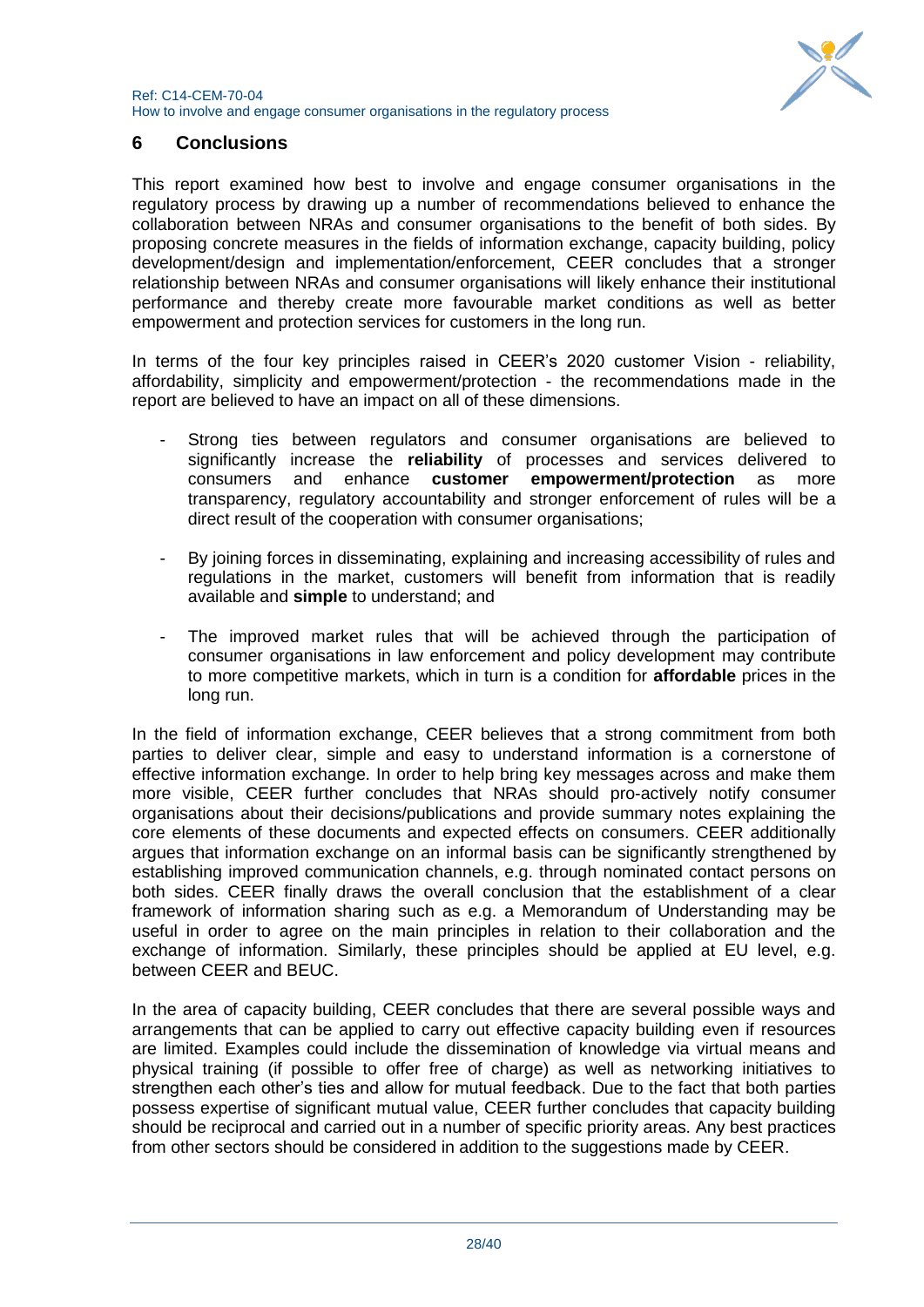

Bearing in mind that regulatory policy development and design is a new area of potential collaboration, CEER concludes that NRAs should, as a first step, provide an overview of future developments regarding the regulatory framework in order to identify common fields of action and prioritise these accordingly. CEER further believes that public consultations should play a central role in the regulatory policy development process with a view to allowing consumer organisations and interested stakeholders to take part in this process. In this context, consumer organisations may already be invited to provide input at earlier stages to the extent possible and where deemed appropriate. Another key conclusion in this section underlines that high level end-to-end transparency is needed throughout this process in order for consumer organisations to understand how their input was taken up.

In terms of enforcing energy market rules and regulations, CEER concludes that the inclusion of consumer organisations (and other market actors) in the process of detecting non-compliant behaviour on the market will not only contribute to a strong evidence-based enforcement practice but also increase acceptance and legitimacy of the resulting regulatory enforcement decisions. The report also finds a role for consumer organisations alongside regulators in the enforcement of "non-conventional" measures (e.g. reputational regulation, benchmarking, appealing to moral authority) through provision of relevant data if deemed appropriate in the given context. CEER furthermore concludes that consumer organisations and NRAs should find an appropriate mechanism to communicate regulatory enforcement decisions in order to enhance the accountability of NRAs. The report also finds that a joint effort in disseminating, explaining and increasing accessibility of rules and regulations will be conducive to enforcement as more widespread knowledge about relevant provisions will lead to better compliance results.

The recommendations made in this report lead to the overall conclusion that an effective involvement of consumer organisations in the regulatory process has a high potential to deliver stronger results in favour of market functioning, customer empowerment and protection.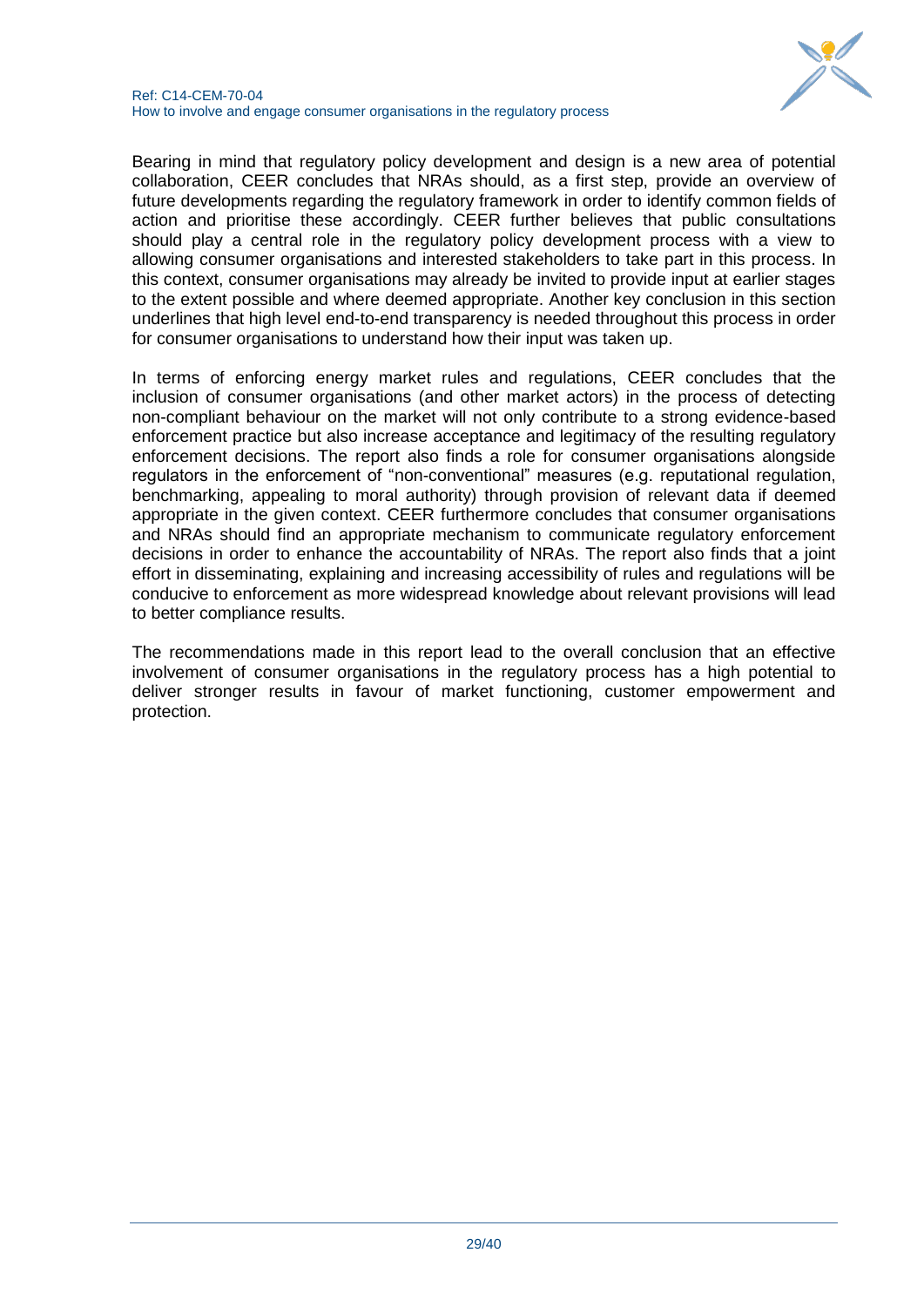

# <span id="page-29-0"></span>**Annex 1 – Public Consultation Questionnaire**

The following questionnaire must be filled in online until **8 August 2014**.

# **Respondent Details (all fields mandatory):**

# **\*Name of Organisation:**

**\*Type of organisation (multiple choice):**

- **Producer**
- **•** Supplier
- **Consumer organisation**
- **Academic**
- **Think Tank**
- **Consulting Firm**
- **NGO**
- **Other, please specify (comment box)**

# **\*Main tasks of Organisation:**

**\*Link to Organisation's Website:**

**\*Contact Person Full Name:**

**\*Contact email:**

**\*Contact phone:**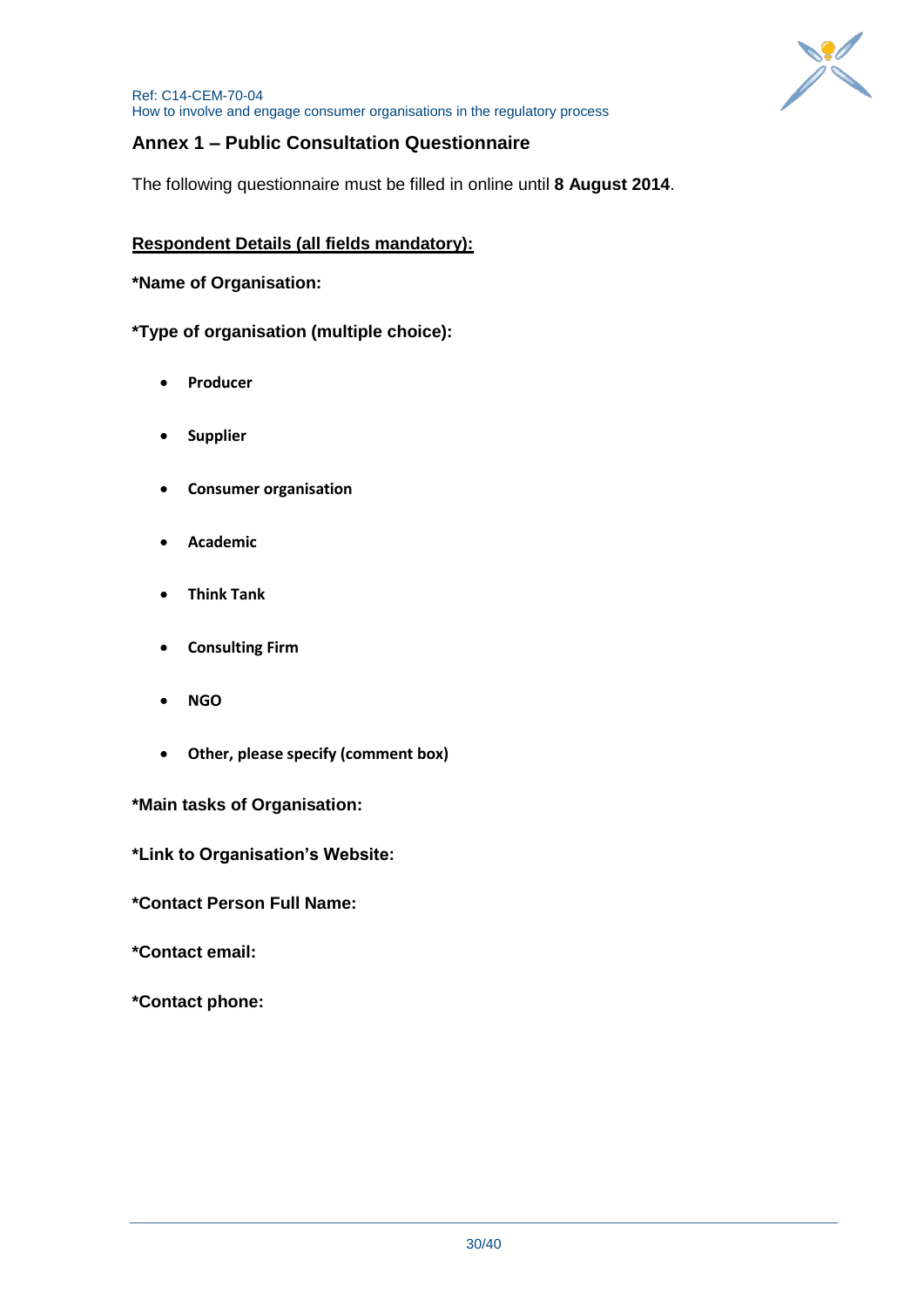

# **Information Exchange**

Recommendation 1 – Simplicity of Information (Information Exchange)

Information shared between NRAs and consumer organisations should be clear, simple and easy to understand. Technical data from NRAs should therefore be brought to an understandable level. NRAs should encourage consumer bodies to act likewise in relation to NRAs.

#### **Question for Public Consultation:**

*Do you agree that there is a need to simplify the data exchanged between NRAs and consumer organisations in order to enhance added value to their relationship?* 

- *Yes*
- *No*
	- *If no, why not? (Comment Box)*

Recommendation 2 – Visibility of Information (Information Exchange)

NRAs should ensure a high level of visibility in relation to their activities. This should be achieved by pro-actively delivering timely notifications about major decisions/publications and by supporting these documents with summary notes explaining core elements and effects on consumers. NRAs should encourage consumer bodies to act likewise in relation to NRAs.

#### **Question for Public Consultation:**

*Do you agree that major decisions and publications should be made more visible through notifications and explanatory notes summarising the core elements and impacts on consumers?* 

- *Fully agree*
- *Partially agree, I'd like to propose additional/different measures to create visibility* - *Comment Box*
- *No*
	- *If no, why not? (Comment Box)*

Recommendation 3 – Improved Communication Channels (Information Exchange)

NRAs should identify contact persons in relevant fields of interest in order to allow information to flow more rapidly and directly on the basis of mutual trust. NRAs should encourage consumer bodies to act likewise in relation to NRAs.

#### **Question for Public Consultation:**

*Do you think that information exchange between NRAs and consumer bodies can be further strengthened by identifying specific contact persons on both sides?* 

- *Yes*
- *Yes, but more needs to be done. I propose additional/different ways to improve communication channels*
	- *Comment Box*
- *No*
	- *If no, why not? (Comment Box)*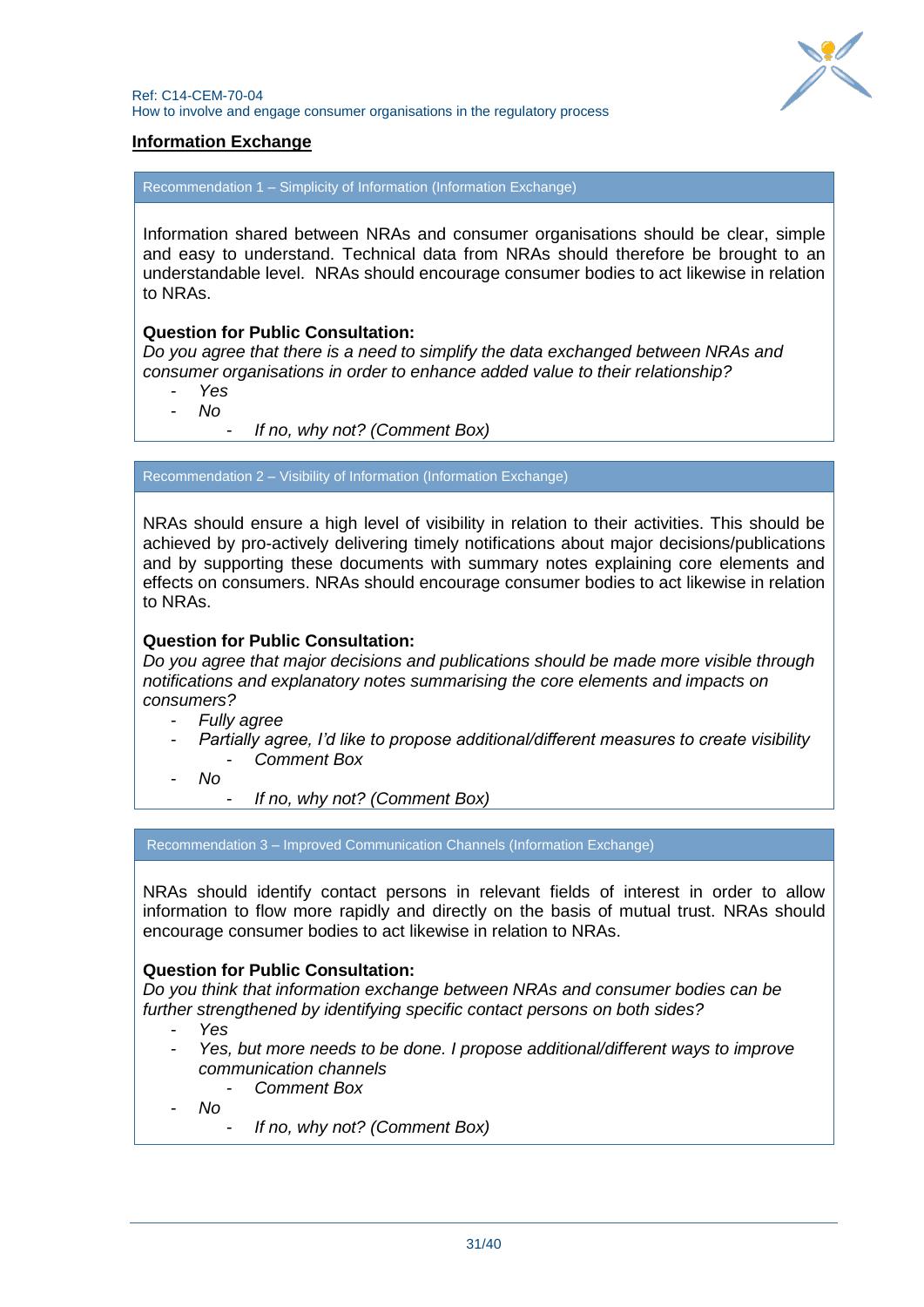

Recommendation 4 – Clear Framework for Information Sharing (Information Exchange)

In order to establish a clear cooperation framework recognised by both parties, NRAs should encourage consumer organisations to establish such a framework with them, e.g. through a Memorandum of Understanding in which the parties determine the basic principles in relation to how and which information should be spread. Such an agreement may be reviewed/updated regularly to take changing circumstances into account in the long-run.

#### **Question for Public Consultation:**

*Do you think a clear framework for information sharing is useful to determine the basic rules of information sharing?*

- *Fully agree*
- *In principle yes but the following alternatives should be considered* - *Comment Box*
- *Don't agree*
	- *Why not? (Comment Box)*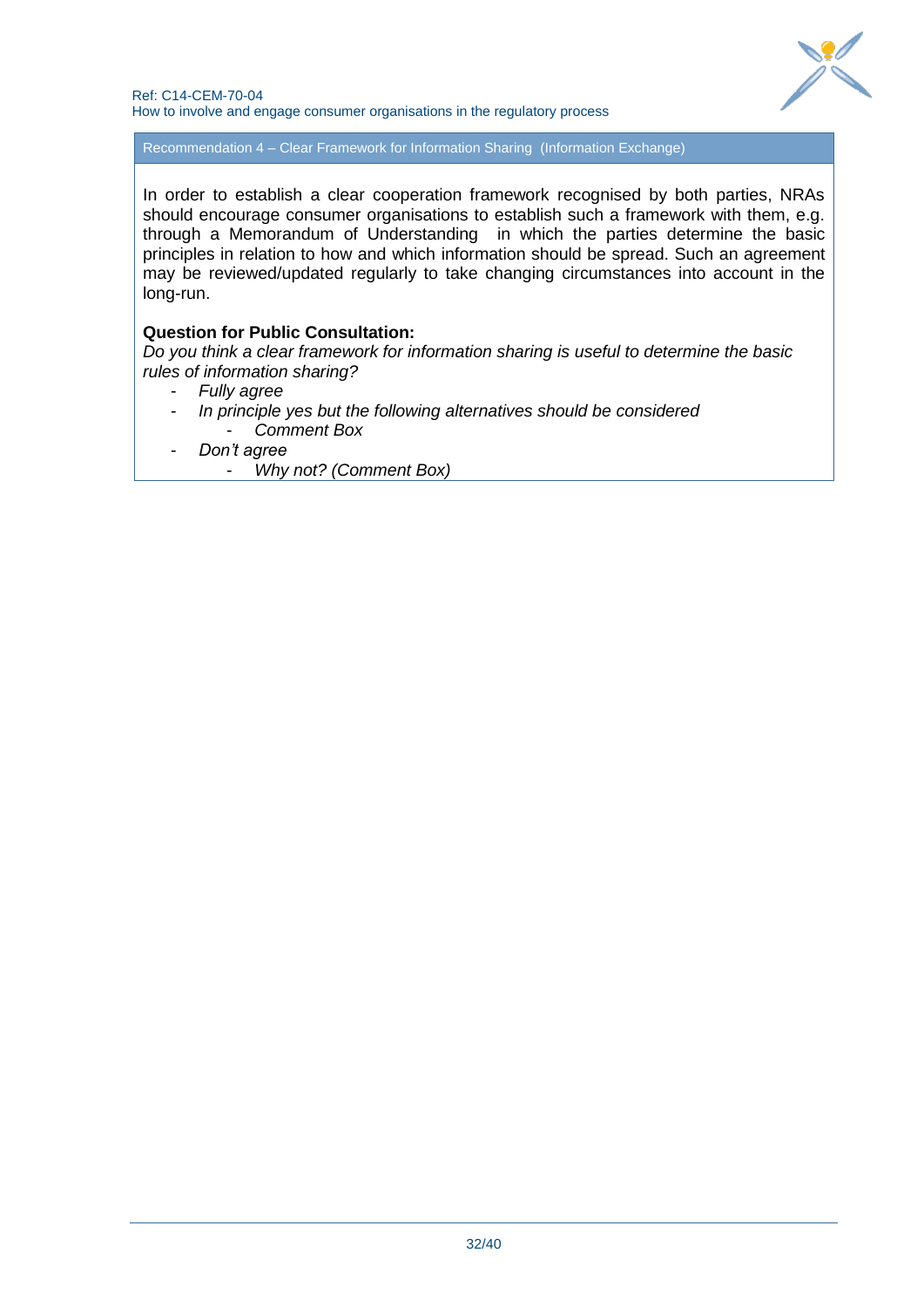

# **Capacity Building**

Recommendation 5 – Synergies (Capacity Building)

NRAs should strengthen the performance in relation to consumer organisations and aim for joint capacity building measures given that they possess expertise of significant mutual value and try to achieve similar goals in relation to customer empowerment and protection. These synergies should not be left unexploited for the ultimate benefit of the final customer.

#### **Question for Public Consultation:**

*Do you agree that the institutional performance of NRAs and consumer organisations could be improved through capacity building?*

- *Yes*
- *Partly agree*
	- *Explanation (Comment box)*
- *No*
- *If no, why not? (Comment Box)*

Recommendation 6 – Extent of Capacity Building (Capacity Building)

Capacity building should be proportionate both in terms of content and resources. It should allow NRAs and consumer organisations to enhance their level of knowledge with a view to allow for an informed dialogue.

#### **Question for Public Consultation:**

*Do you agree that capacity building should be carried out in a proportionate manner to allow for better individual results and a more competent dialogue?*

- *Yes*
- *Partly agree*
	- *Explanation (Comment box)*
- *No*
	- *If no, why not? (Comment Box)*

#### Recommendation 7 – Priority Subject Areas (Capacity Building)

Capacity building should be performed in clearly defined priority areas which may vary from country to country and from one institution to another. Priority areas can carefully be selected e.g. on the basis of circumstances in individual national markets, pressing customer needs and priority issues for the institutions involved as well as other relevant considerations.

#### **Question for Public Consultation:**

*Do you agree that NRAs and consumer organisations should concentrate their capacity building activities on selected priority areas? These areas could include as a priority e.g. relevant national and EU energy legislation, price formation (price components), smart energy (demand response, smart grids, smart meters, etc.) and functioning of wholesale markets.* 

- *Yes exactly*

- *Yes but in addition the following subject areas should be covered:*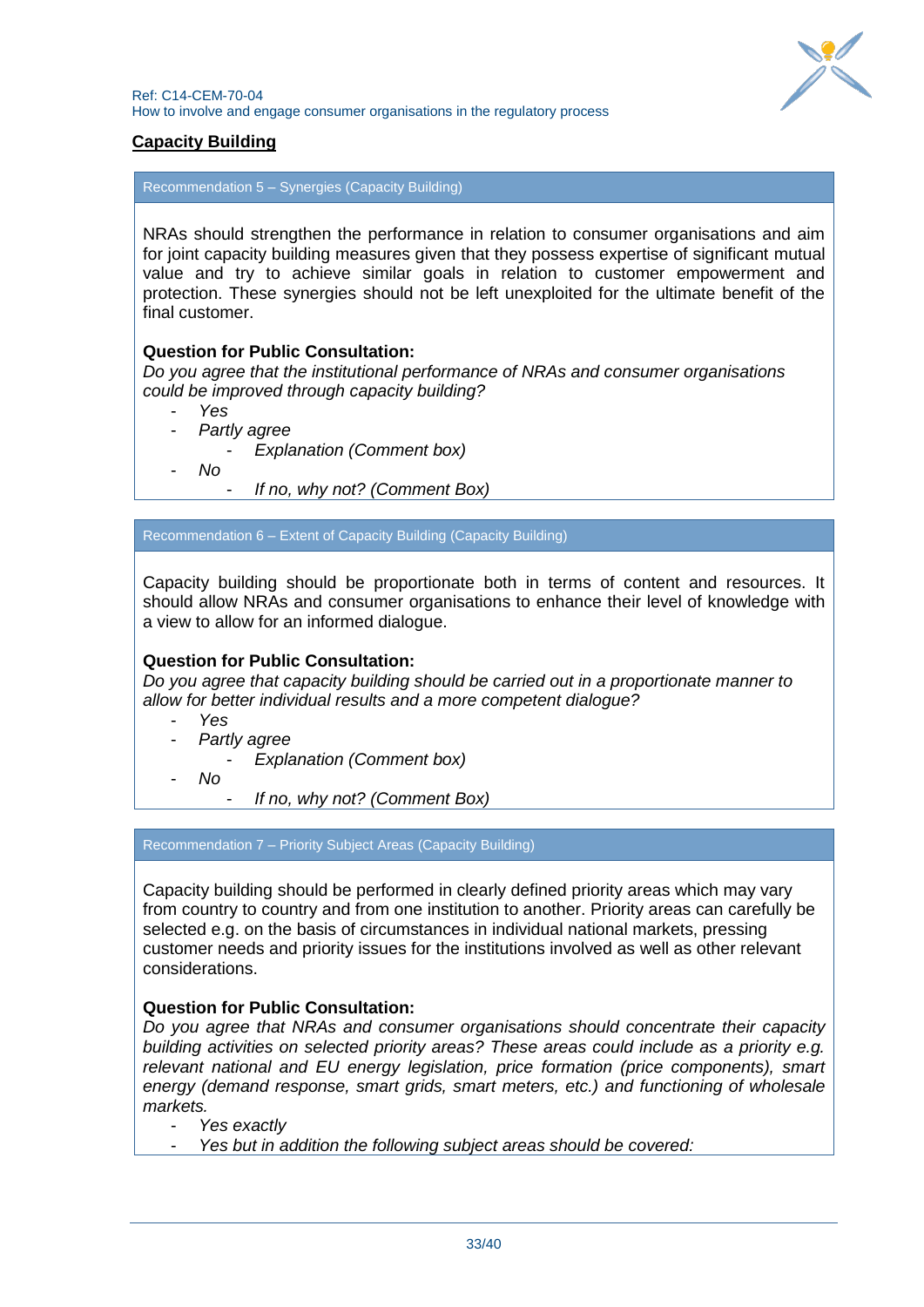

- *Comment Box*
- *No, instead of the mentioned issues we propose the following priority subject areas* - *Comment Box*

Recommendation 8 – Resource Management (Capacity Building)

NRAs should commit to a general principle of providing capacity building free of charge (i.e. without any extra cost such as tuition or service fees) and encourage consumer organisations to do the same. If extra costs cannot be avoided, additional incentives should be provided (e.g. course certificates, possibility to network, etc.) in order to receive sufficient value for money. Donors could be called upon if the intended activities qualify for funding.

# **Questions for Public Consultation:**

*Do you agree that NRAs should agree to offer capacity building free of charge (i.e. with no extra costs) as a basic principle and encourage consumer organisations to do the same?* 

- *Yes*
- *No*
	- *If no, why not? (Comment Box)*

*Do you agree that additional incentives (such as certificates, networking, etc.) are needed if the beneficiary of capacity building is asked to pay money?*

- *Yes*
- *No*
	- *If no, why not? (Comment Box)*

- *Any further proposals for incentives that could work, please insert in comment box* - *Comment Box* 

Recommendation 9 – Forms of Capacity Building (Capacity Building)

Capacity building should be realised through appropriate channels jointly agreed by NRAs and consumer organisations. Different groups may use different types of measures to reach information and knowledge depending on individual needs.

#### **Question for Public Consultation:**

*Do you agree that a combination of different measures involving e.g. the dissemination of knowledge via virtual means (web platforms) and physical trainings (on complex subject areas) as well as networking initiatives (e.g. multi-stakeholder dialogues) will help build capacity?*

- *Fully agree*
- *Partly agree, I would like to add/delete the following measures from the proposed list*
	- *Comment Box*
- *Don't agree*
	- *Why not? (Comment Box)*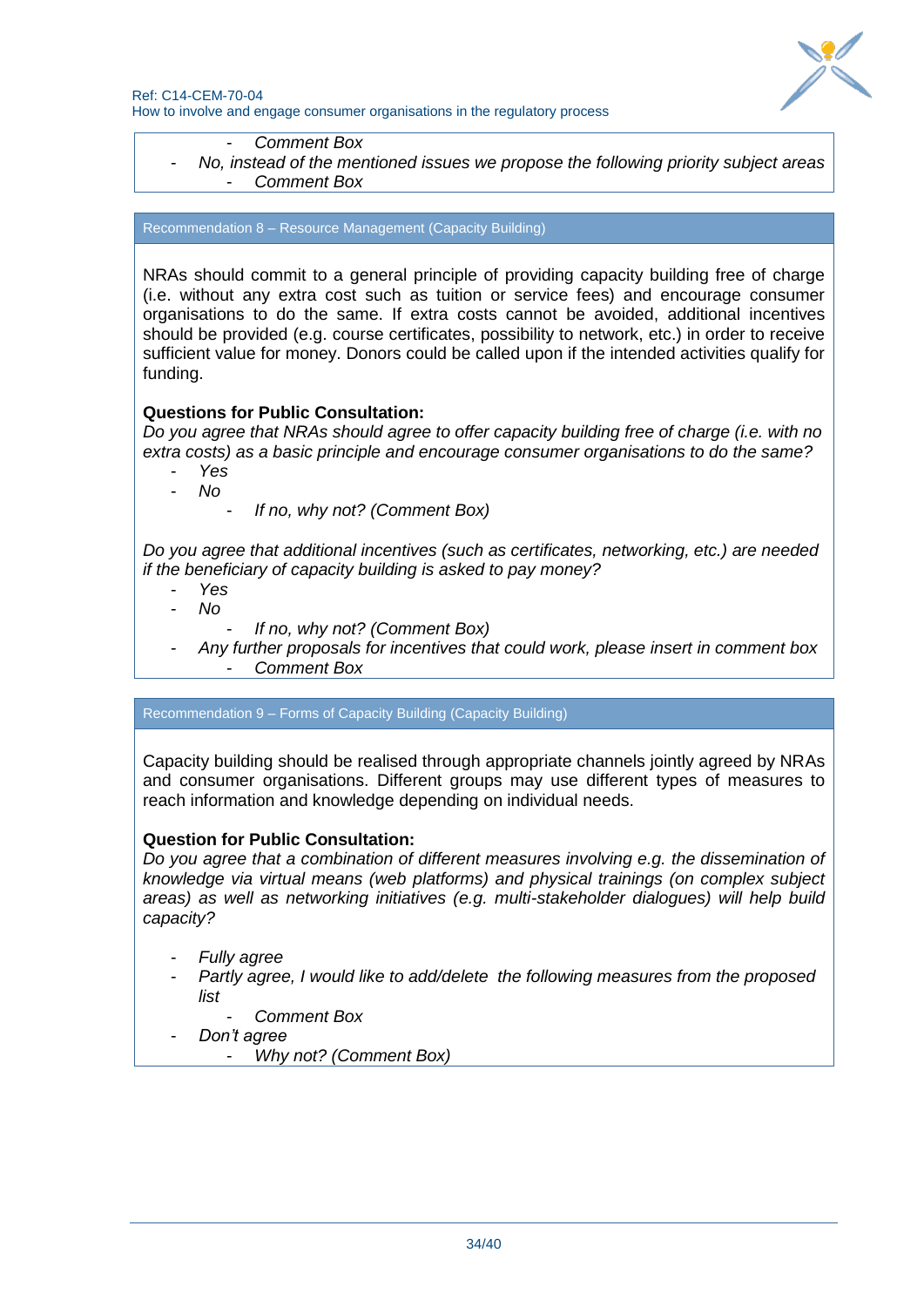

Recommendation 10 – Best Practice from Other Sectors (Capacity Building)

NRAs should make an effort to find out whether any best practice examples on capacity building programmes exist in other (regulated) sectors that can be applied to the energy sector as well. At the same time, NRAs should encourage consumer organisations to report on any best practice examples they know about.

#### **Question for Public Consultation:**

*Are you in favour of having NRAs look into other sectors and consider applying best practice examples in their capacity building programmes?* 

- *Yes*
- *No*

- *If no, why not? (Comment Box)*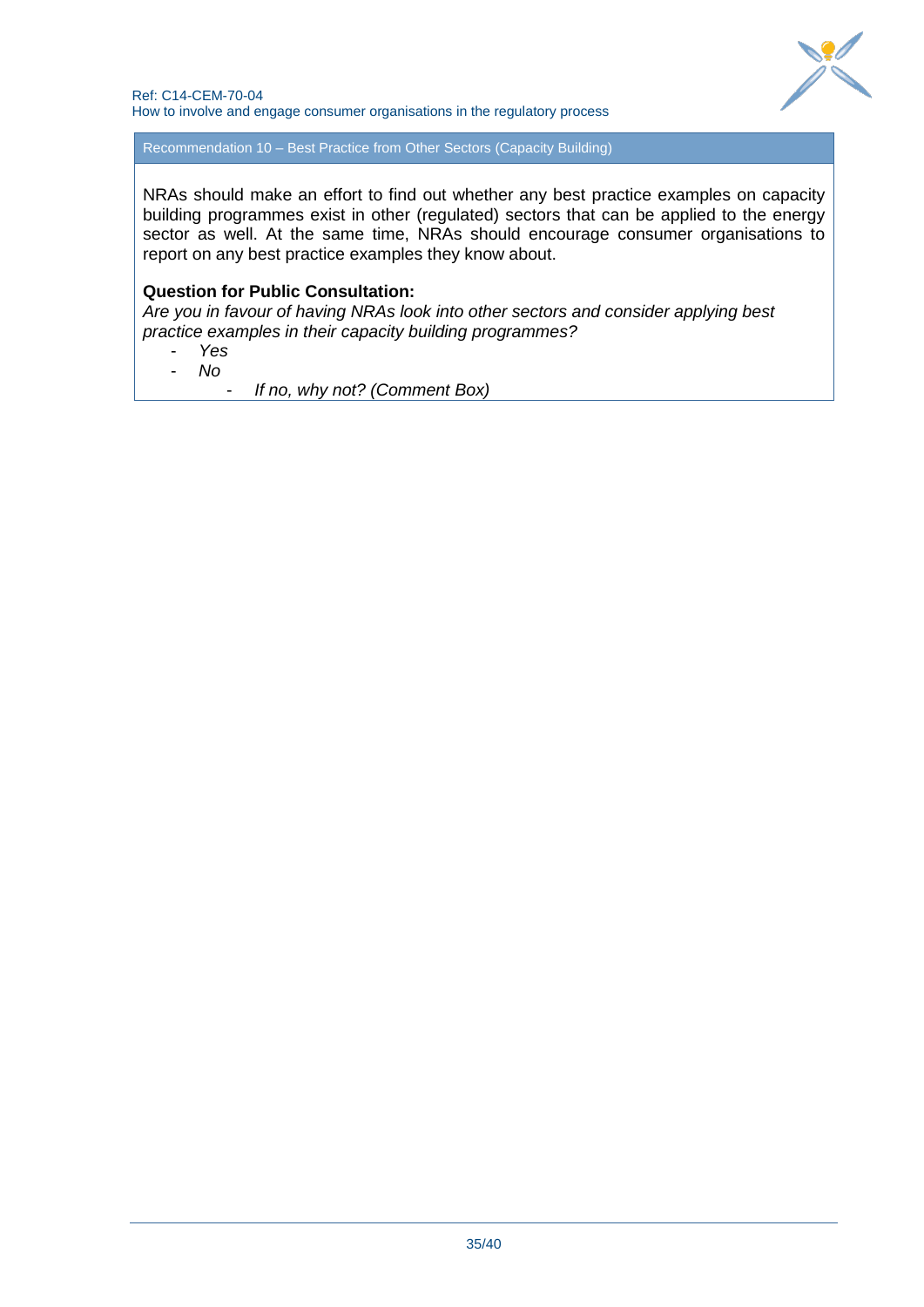

# **Regulatory Policy Development and Design**

Recommendation 11 – Overview of Future Developments of the Regulatory Framework (Regulatory Policy Development and Design)

As a prerequisite for an increased dialogue on strategic and policy related issues, NRAs should provide an overview of future developments regarding the regulatory framework and encourage consumer organisations to participate in this process.

#### **Question for Public Consultation:**

*Do you think that an overview of future regulatory framework developments could serve as a starting point for dialogue on strategic and policy related issues?*

- *Yes*
- *No*
	- *If no, why not? (Comment Box)*

Recommendation 12 – Prioritisation of Future Regulatory Developments (Regulatory Policy Development and Design)

NRAs, in dialogue with consumer organisations, should identify key priority areas of future regulatory framework developments in order to establish a strongly focused discussion that also allows resource-constrained consumer bodies to get involved.

#### **Question for Public Consultation:**

*Are you in favour of prioritising core policy areas in order to allow for a focused and resource-efficient collaboration?*

- *Yes*
- *No*
- *If no, why not? (Comment Box)*

Recommandation 13 – Public Consultations (information exchange)

Public consultations at national level should play a central role in the policy development process with a view to allowing interested stakeholders to take part in this process. Where appropriate, relevant consumer organisations" input may already be called upon in the early preparation phase of such consultation processes.

#### **Question for Public Consultation:**

*Do you agree that public consultations are an appropriate tool to get stakeholders involved in regulatory policy development and that consumer organisations should be involved early on if appropriate?*

- *Fully agree*
- *Agree on the central role of public consultations but not on early involvement of consumer bodies*
	- *Comment Box*
- *Don't agree*

*If no, why not? (Comment Box)*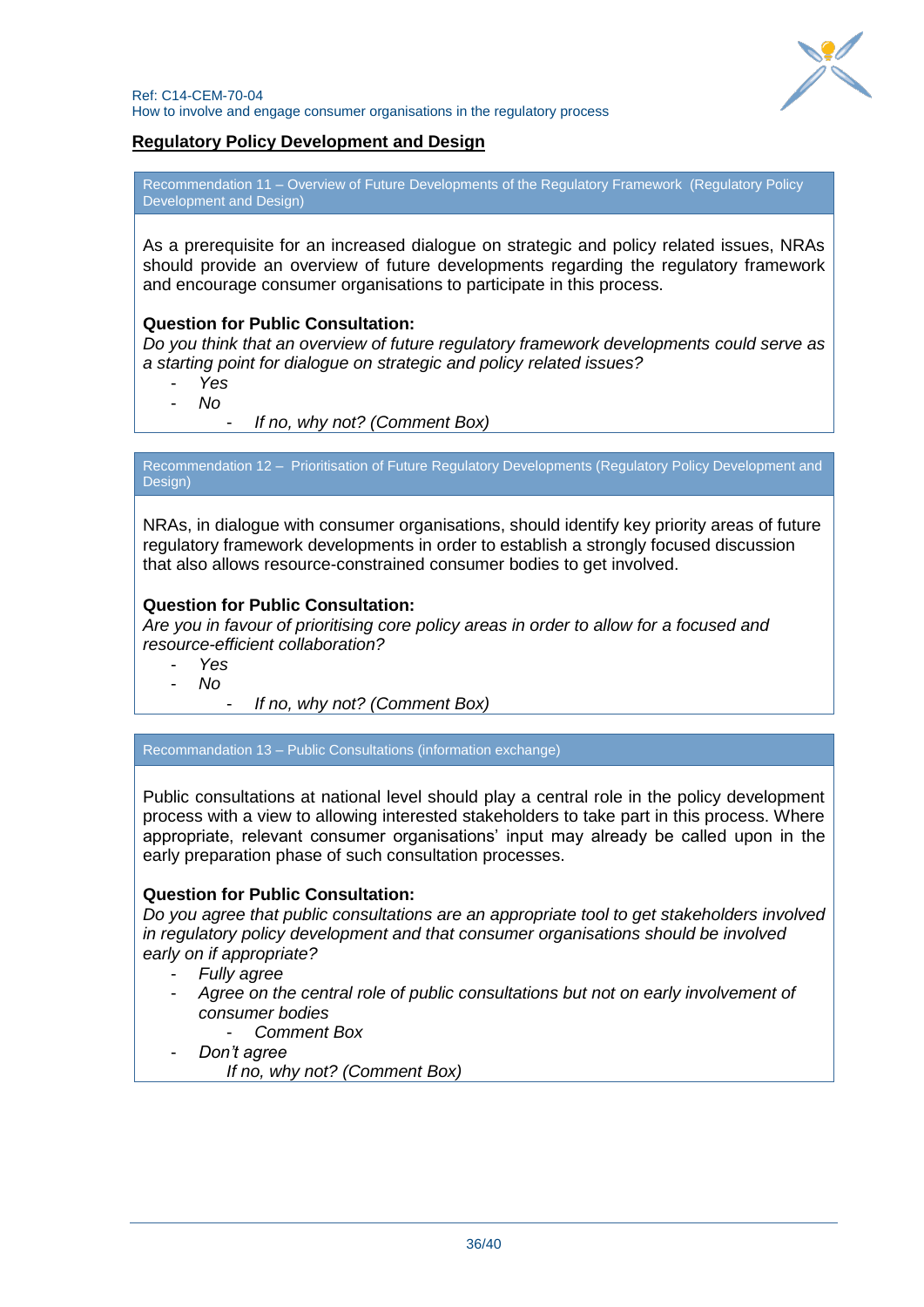

Recommendation 14 – Transparency (Regulatory Policy Development and Design)

NRAs should provide maximum transparency whenever possible and should ensure clarity on how input from consumer organisations is taken into consideration during the regulatory policy development process.

#### **Question for Public Consultation:**

*Do you believe more transparency will lead to wider acceptance of results by both NRAs and consumer organisations?*

- *Yes*
- *No*

- *If no, why not? (Comment Box)*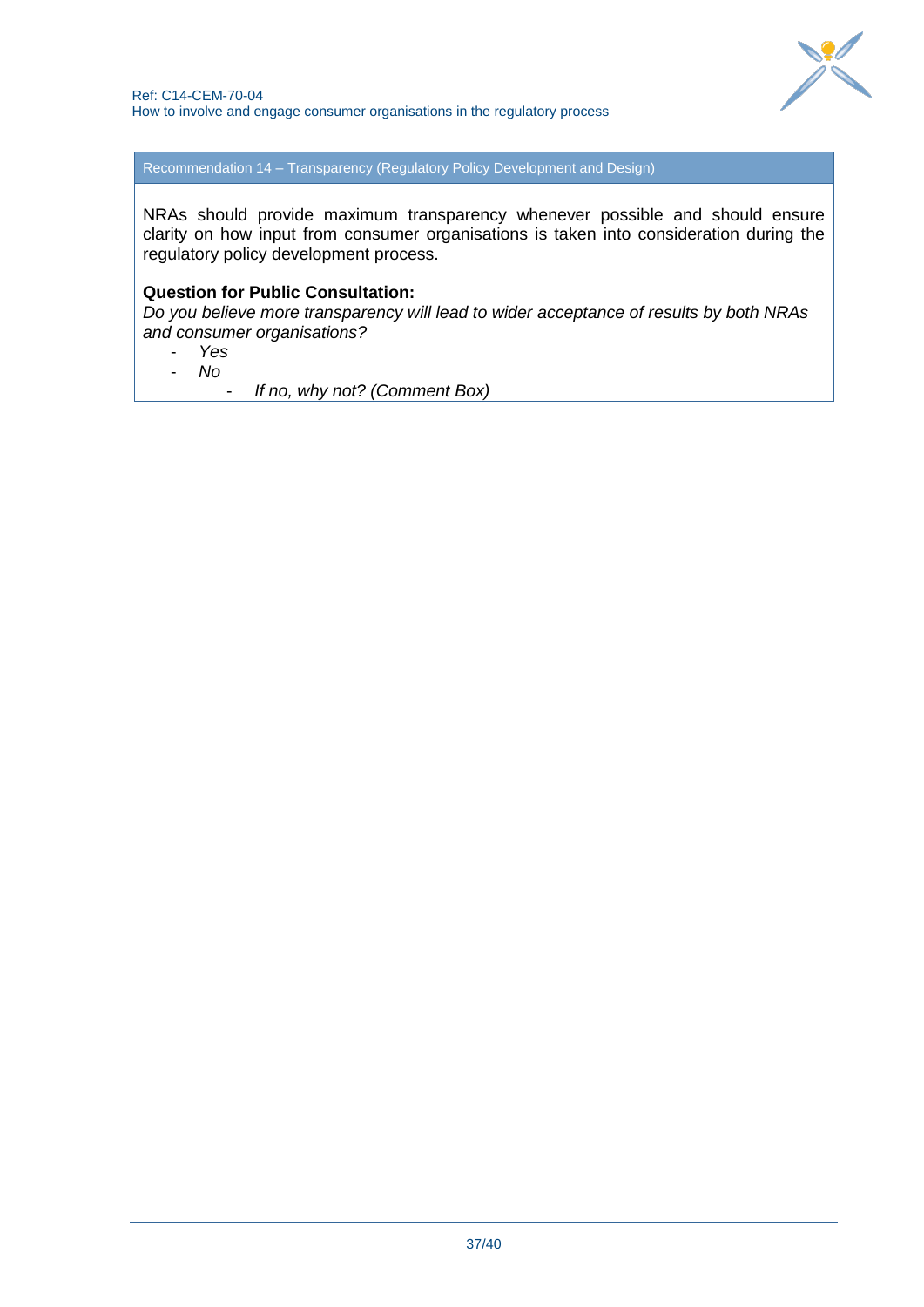

# **Implementation and Enforcement**

Recommendation 15 – Evidence-based Enforcement (Implementation and Enforcement)

Regulatory enforcement should be evidence-based and, thus, could include exchanges of information between NRAs and consumer organisations (as well as other market participants) with a view to detecting better potential non-compliant behaviour in the market and allow for a higher degree of acceptance and legitimacy of decisions even if the NRA does not have an obligation to act upon this information as it is ultimately the NRAs" decision when and how to ensure enforcement and compliance.

#### **Question for Public Consultation:**

*Do you agree that the NRA should accept signals about potentially non-compliant behaviour in the market provided by consumer organisations and other market participants?*

- *Yes*
- *No*
	- *If no, why not? (Comment Box)*

Recommendation 16 – Accountability (Implementation and Enforcement)

In order to enhance the accountability of NRAs, regulators should develop appropriate means of communication with consumer bodies (e.g. annual reports, etc.) to create effective transparency of regulatory actions and decisions.

# **Question for Public Consultation:**

*Do you agree that NRAs should develop appropriate means of communication to increase transparency and accountability of the regulator?*

- *Yes, fully agree*
- *Partially agree*
	- *Comment Box*
- *Don't agree*
	- *If no, why not? (Comment Box)*

<span id="page-37-0"></span>Recommendation 17 – Non-conventional Regulation Measures (Implementation and Enforcement)

NRAs and consumer organisations could, where appropriate, support each other in making non-conventional regulation measures as effective as possible (e.g. reputational regulation, benchmarking, rewarding and moral authority). This should be achieved e.g. by providing relevant data and other support in the preparation of enforcement cases if deemed appropriate in the given context.

#### **Question for Public Consultation:**

*Do you agree that NRAs and consumer organisations could support each other to maximise the effect of* non-conventional *regulation measures?* 

- *Yes, fully agree*
	- *Partially agree*
	- *Comment Box*
	- *Don't agree*
		- *If no, why not? (Comment Box)*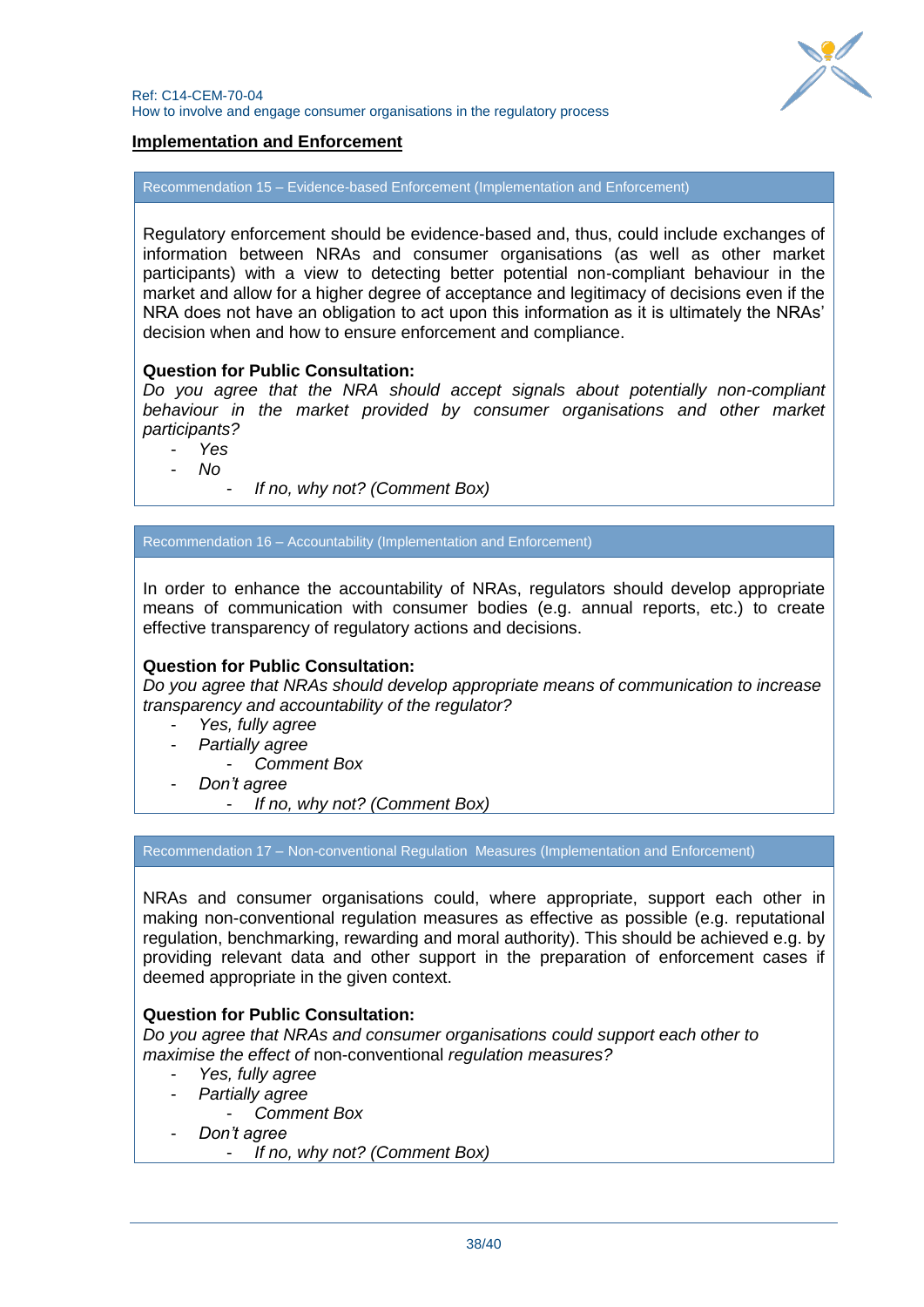

# **Annex 2 – CEER**

The Council of European Energy Regulators (CEER) is the voice of Europe"s national regulators of electricity and gas at EU and international level. Through CEER, a not-for-profit association, the national regulators cooperate and exchange best practice within and beyond Europe"s borders. CEER includes national regulatory authorities from 33 European countries (the EU-28, Iceland, Norway, Switzerland, FYROM, Montenegro and growing).

One of CEER"s key objective of CEER is to facilitate the creation of a single, competitive, efficient and sustainable EU internal energy market that works in the public interest. More specifically, CEER is committed to placing consumers at the core of EU energy policy. CEER believes that a competitive and secure EU single energy market is not a goal in itself, but should deliver benefits for energy consumers.

CEER works closely with (and supports) the Agency for the [Cooperation of Energy](http://www.acer.europa.eu/portal/page/portal/ACER_HOME)  [Regulators \(ACER\)](http://www.acer.europa.eu/portal/page/portal/ACER_HOME). ACER, which has its seat in Ljubljana, is an EU Agency with its own staff and resources. CEER, based in Brussels, deals with many complementary (and not overlapping) issues to ACER"s work such as international issues, smart grids, sustainability and customer issues. European energy regulators are committed to a complementary approach to energy regulation in Europe, with the Agency primarily focusing on its statutory tasks related to EU cross-border market development and oversight, with CEER pursuing several broader issues, including international and customer policies.

The work of CEER is structured according to a number of working groups and task forces, composed of staff members of the national energy regulatory authorities, and supported by the CEER Secretariat.

This report was prepared by the Customer Empowerment Task Force of CEER"s Customer and Retail Markets Working Group.

CEER wishes to thank in particular the following regulatory experts for their work in preparing this report: Sarin Abado and Nicole Krause.